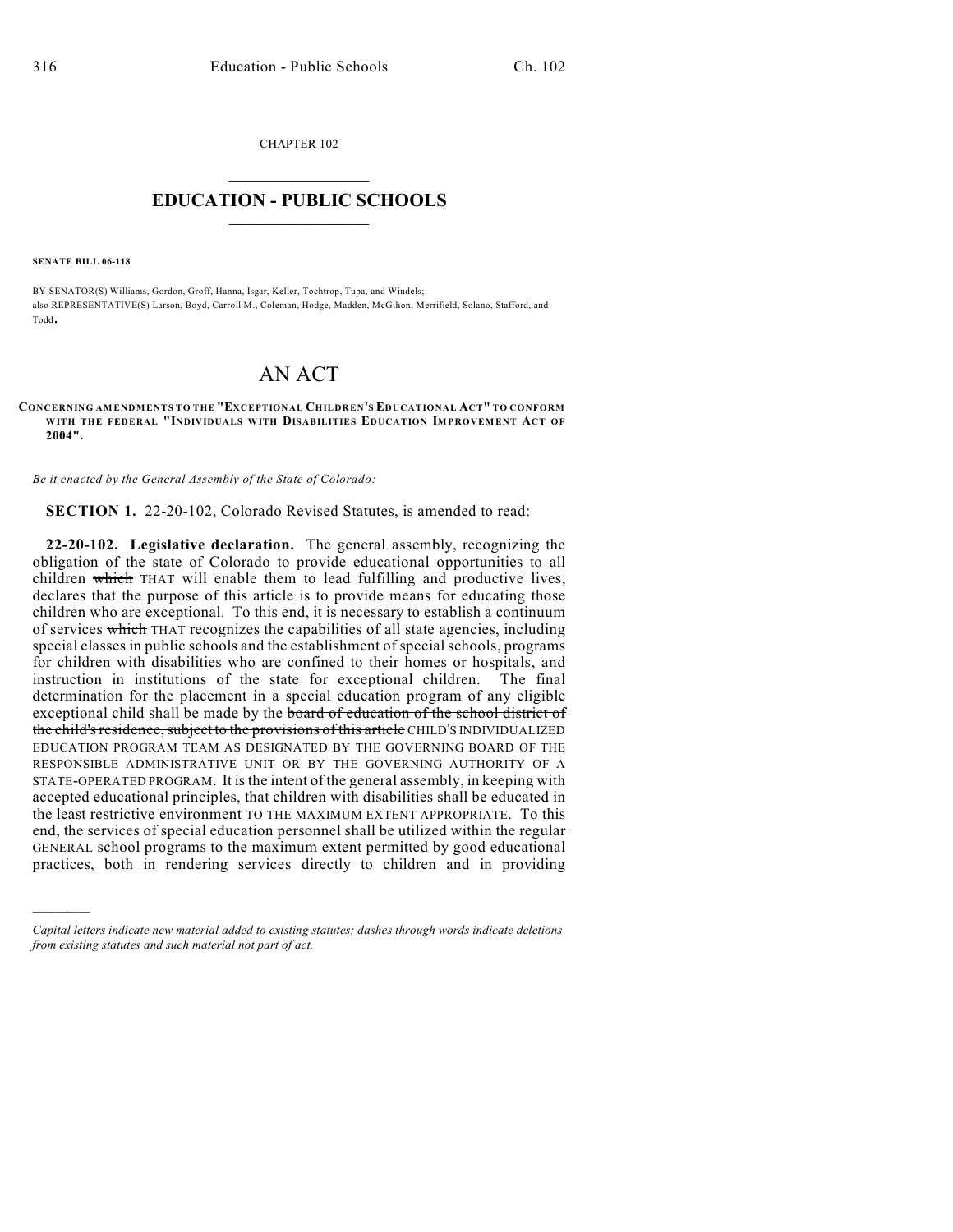consultative services to regular GENERAL classroom teachers. It is further the intent of this article to assure that there is a coordination of all services available to children with disabilities and to promote the entering into agreements or contracts between school districts and ADMINISTRATIVE UNITS, other public agencies, and nonprofit organizations, and residential child care ELIGIBLE facilities for the provision of appropriate services for children with disabilities. IT IS FURTHER THE INTENT OF THE GENERAL ASSEMBLY THAT THIS ARTICLE AND THE RULES PROMULGATED PURSUANT TO THIS ARTICLE BY THE STATE BOARD ALIGN CLOSELY WITH THE FEDERAL "INDIVIDUALS WITH DISABILITIES EDUCATION IMPROVEMENT ACT OF 2004", 42 U.S.C. SEC. 1400 ET. SEQ., AS AMENDED, AND ITS IMPLEMENTING REGULATIONS, 34 CFR, PART 300, IN ORDER TO MINIMIZE THE NUMBER OF RULES, REGULATIONS, AND POLICIES TO WHICH ADMINISTRATIVE UNITS, STATE-OPERATED PROGRAMS, AND ELIGIBLE FACILITIES ARE SUBJECT. Also, nothing in this article shall be construed to affect the placement of children out of the home or alternatives to such placements as provided in section 19-1-116, C.R.S.

**SECTION 2.** 22-20-103, Colorado Revised Statutes, is amended to read:

**22-20-103. Definitions.** As used in this article, unless the context otherwise requires:

(1) "Administrative unit" means a school district, a board of cooperative services, or the state charter school institute, that is providing educational services to exceptional children and that is responsible for the local administration of this article.

(1.2) "ADVANCED LEARNING PLAN" OR "ALP" MEANS A WRITTEN RECORD OF GIFTED AND TALENTED PROGRAMMING UTILIZED WITH EACH GIFTED CHILD AND CONSIDERED IN EDUCATIONAL PLANNING AND DECISION MAKING.

(1.3) "BOARD OF COOPERATIVE SERVICES" MEANS A REGIONAL EDUCATIONAL SERVICES UNIT CREATED PURSUANT TO ARTICLE 5 OF THIS TITLE AND DESIGNED TO PROVIDE SUPPORTING, INSTRUCTIONAL, ADMINISTRATIVE, FACILITY, COMMUNITY, OR ANY OTHER SERVICES CONTRACTED BY PARTICIPATING MEMBERS.

 $(1.5)$  "Children with disabilities" means those persons between the ages of five and twenty-one and, on and after January 1, 1992, between the ages of three and twenty-one who, by reason of one or more of the following conditions, are unable to receive reasonable benefit from ordinary GENERAL education: Long-term physical impairment or illness; significant limited intellectual capacity; significant identifiable emotional disorder; or identifiable perceptual or communicative disorders; or speech disorders; SPECIFIC LEARNING DISABILITY; OR SPEECH OR LANGUAGE IMPAIRMENTS. "Children with disabilities" also means those persons between the ages of five and twenty-one and, on and after January 1, 1992, between the ages of three and twenty-one whose presence in the ordinary educational program is detrimental to the education of others and who must therefore receive modified or supplementary assistance and services in order to function and learn.

(1.7) "Communication mode or language" means one or more of the following systems or methods of communication applicable to deaf and hard-of-hearing children WHO ARE DEAF OR HARD OF HEARING: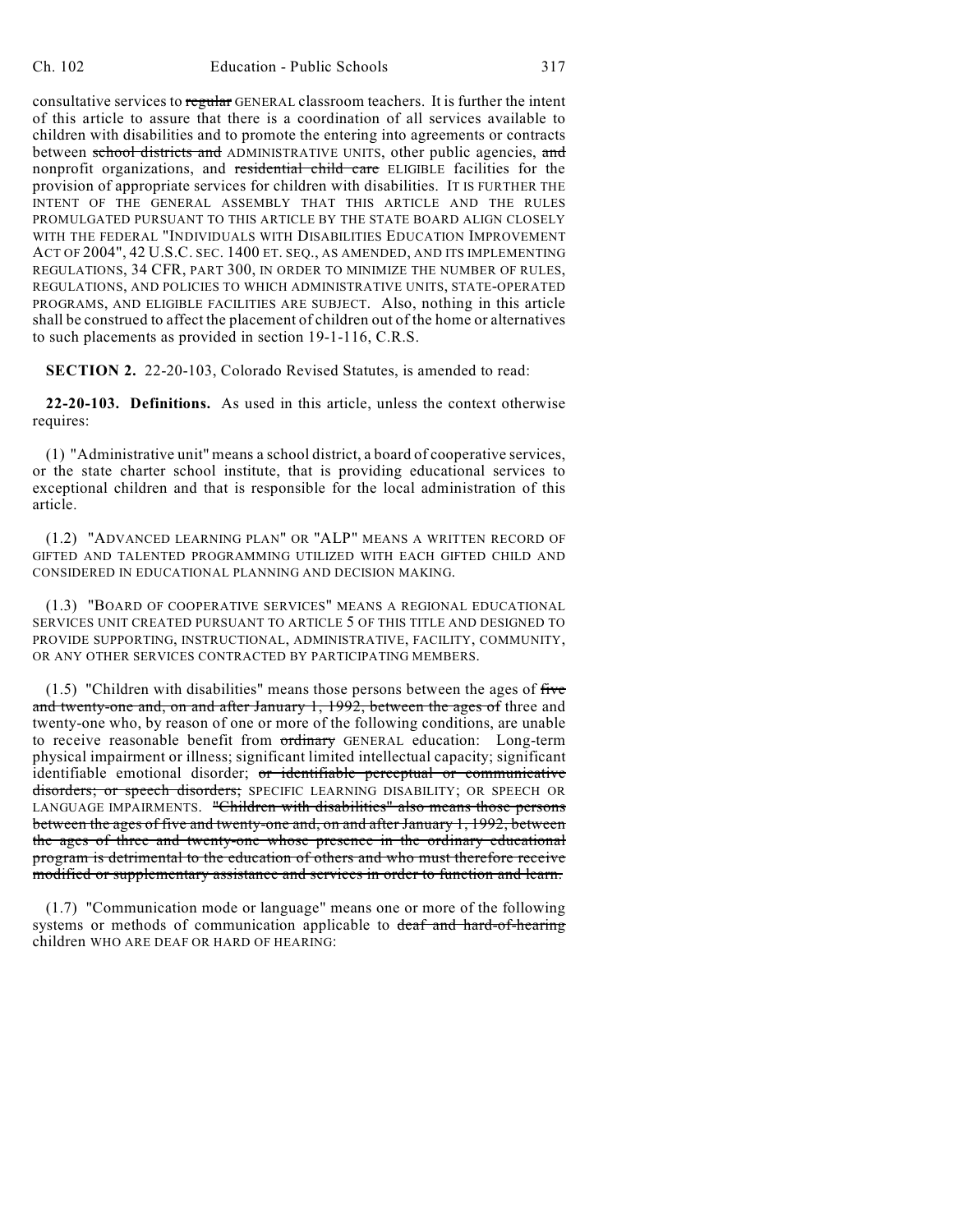(a) American sign language;

(b) English-based manual or sign systems; or

(c) Oral, aural, or speech-based training.

(2) "Department" means the department of education.

(2.5) "District charter school" means a charter school authorized by a school district pursuant to part 1 of article 30.5 of this title.

"ELIGIBLE FACILITY" MEANS A GROUP CARE FACILITY OR HOME, COMMUNITY-CENTERED BOARD, HOSPITAL, OR STATE-LICENSED DAY TREATMENT FACILITY THAT OFFERS A SCHOOL PROGRAM PROVIDING SPECIAL EDUCATION SERVICES TO CHILDREN WITH DISABILITIES THAT HAS BEEN APPROVED BY THE STATE BOARD OF EDUCATION.

(3) "Equipment" means that equipment used especially for the instruction or assessment of children with disabilities which is approved by the state board. The state board shall publish a list of the types of approved equipment.

(3.4) "Exceptional children" means those children defined in subsection (1.5) of this section as children with disabilities and those children defined in subsection (3.7) of this section as gifted children. An administrative unit shall serve every child with a disability but may provide voluntary programs for the gifted. An administrative unit may make special educational programs and services available to children with disabilities under age five and, on and after January 1, 1992, under age three and gifted children under age five who would otherwise qualify as exceptional children under this subsection (3.4), and such persons enrolled in special educational programs or receiving special educational services shall be deemed to be "exceptional children" for all purposes of this article. The state board shall develop guidelines PROMULGATE RULES for the identification of exceptional children who, UNDER THE PROVISIONS OF THIS ARTICLE, may become eligible for special educational services. under the provisions of this article.

(3.7) "Gifted children" means those persons between the ages of five and twenty-one whose abilities, talents, and potential for accomplishments are so outstanding that they require special provisions to meet their educational needs.

(3.8) "INDIVIDUALIZED EDUCATION PROGRAM" OR "IEP" MEANS A WRITTEN STATEMENT FOR A CHILD WITH A DISABILITY THAT IS DEVELOPED, REVIEWED, AND REVISED IN ACCORDANCE WITH THIS ARTICLE AND THE RULES PROMULGATED BY THE STATE BOARD.

(3.9) "INSTITUTE CHARTER SCHOOL" MEANS A CHARTER SCHOOL AUTHORIZED BY THE STATE CHARTER SCHOOL INSTITUTE PURSUANT TO PART 5 OF ARTICLE 30.5 OF THIS TITLE.

(4) (Deleted by amendment, L. 93, p. 1640, § 30, effective July 1, 1993.)

(5) Repealed.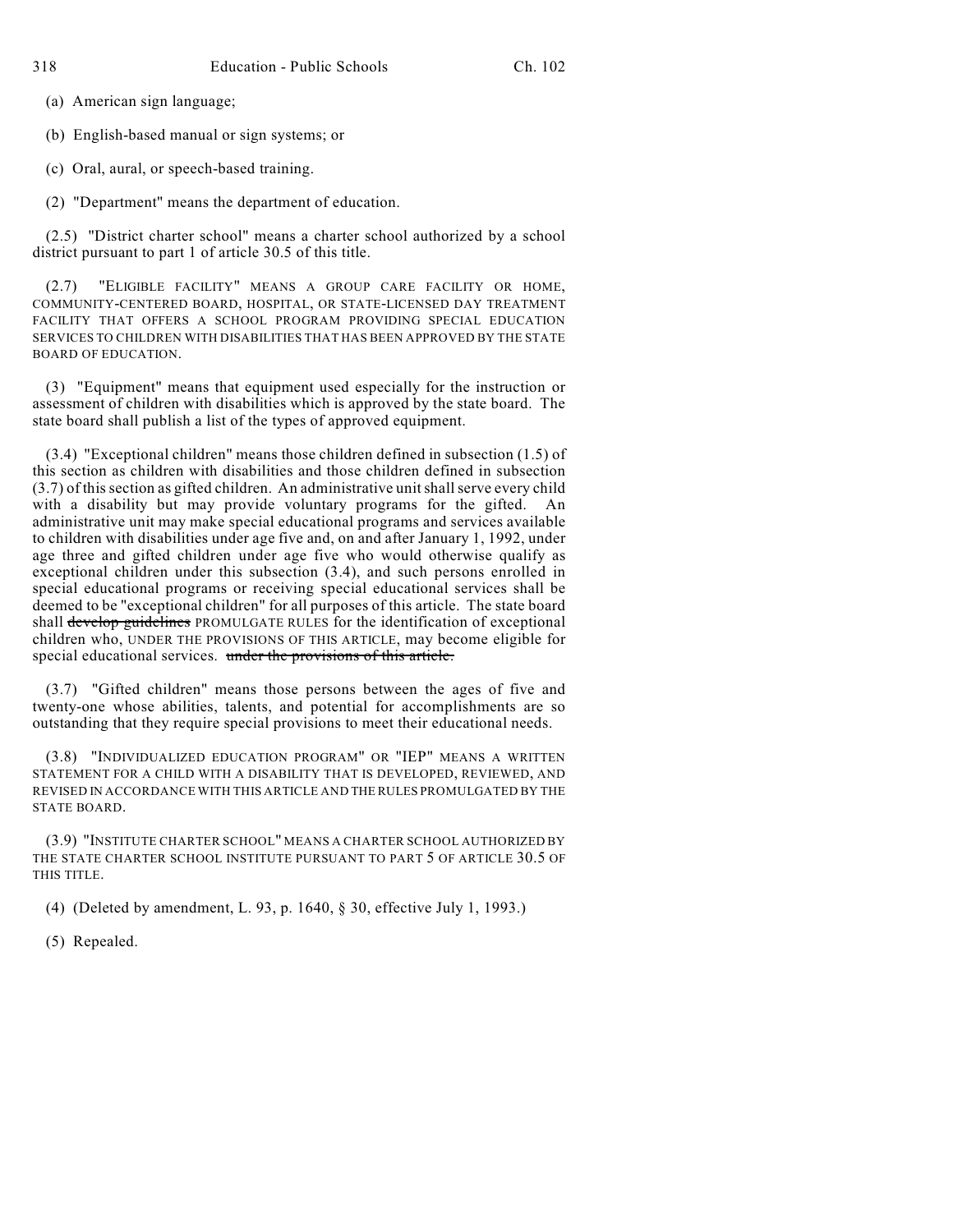(5.5) "Least restrictive environment" means programs used to educate a child with a disability using the delivery system most appropriately meeting the needs of the child. and, To the MAXIMUM extent possible APPROPRIATE, as determined by the local board of education or the state charter school institute CHILD'S IEP TEAM, subject to the appeals procedures outlined in section 22-20-108 (3), the term means an environment in which a child with a disability is educated with children without disabilities, unless the nature or severity of the disability is such that education in regular GENERAL EDUCATION classes with the use of supplementary aids and services cannot be achieved satisfactorily, or, when provided with supplementary aids and services, the nature or severity of the disability is so disruptive that the education of other children in such classes would be significantly impaired.

(5.7) "Literacy mode" means one of the following four systems or methods of achieving literacy applicable to blind children:

(a) "Auditory mode" means any method or system of achieving literacy which depends upon the auditory senses, including the use of readers, taped materials, electronic speech, speech synthesis, or any combination of the above.

(b) "Braille" means the system of reading and writing by means of raised points, commonly known as standard English braille.

(c) "Print enlargement" means any method or system of achieving literacy which includes optical aids to enhance apprehension of printed material, electronic enlargement of printed material, books and textual materials printed in large print, and any combination of the above.

(d) "Regular print mode" means any method or system of achieving literacy which depends upon the apprehension of regular-sized printed material.

(6) "Optometrist" means a doctor of optometry duly licensed to practice optometry. "PUBLIC AGENCY" MEANS A PUBLIC AGENCY THAT:

(a) IS NOT AN ADMINISTRATIVE UNIT; AND

(b) IS LEGALLY AUTHORIZED TO PLACE A CHILD IN AN ELIGIBLE FACILITY OR ANOTHER OUT-OF-HOME PLACEMENT.

(7) "Physician" means a doctor of medicine or osteopathy duly licensed to practice medicine. "PUBLIC PLACEMENT" MEANS THE PLACEMENT OF A CHILD WITH A DISABILITY IN AN ELIGIBLE FACILITY OR ANOTHER OUT-OF-HOME PLACEMENT BY A COURT OR PUBLIC AGENCY.

(8) "Psychologist" means any person who meets any one of the following requirements:

(a) Proper certification as a school psychologist by the state board;

(b) Proper certification as a psychologist by the Colorado state board of psychologist examiners;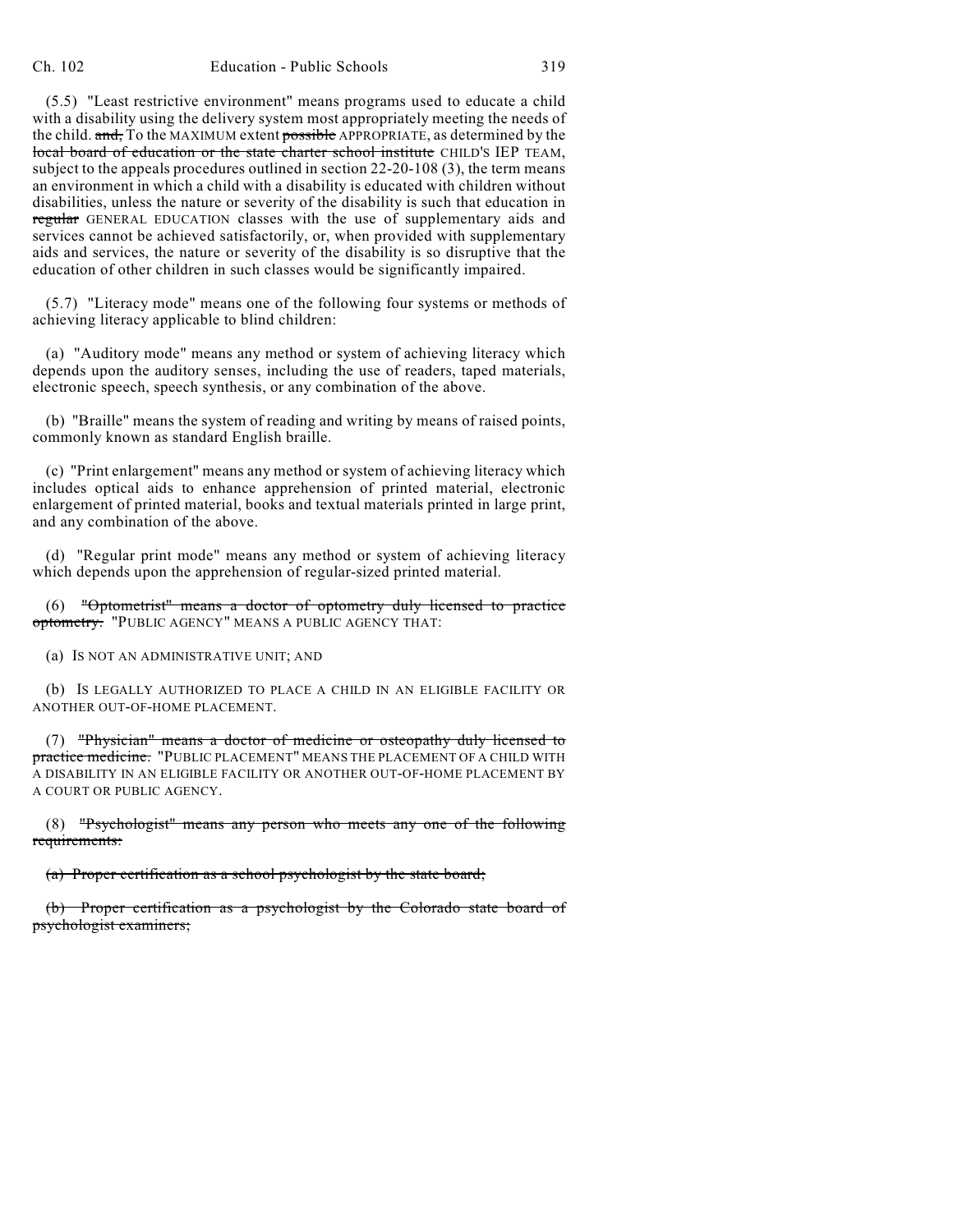(c) A minimum of two years of graduate training in psychology, if supervised by a psychologist as defined in paragraph (a) or (b) of this subsection (8) and if employed as a psychologist by an institution of higher education, hospital, or mental health clinic or agency that is supported at least in part by government funds.

(9) "School district" means a school district organized and existing pursuant to law, but shall not include a junior college district.

(9.5) "SPECIAL EDUCATION SERVICES" OR "SPECIAL EDUCATION PROGRAMS" MEANS THE SERVICES OR PROGRAMS PROVIDED TO A CHILD WITH A DISABILITY IN CONFORMITY WITH THE CHILD'S IEP.

(9.6) "SPECIAL EDUCATIONAL SERVICES" OR "SPECIAL EDUCATIONAL PROGRAMS" MEANS THE SERVICES OR PROGRAMS PROVIDED TO EXCEPTIONAL CHILDREN PURSUANT TO THIS ARTICLE.

(9.8) "SPECIFIC LEARNING DISABILITY" MEANS A DISORDER IN ONE OR MORE OF THE BASIC PSYCHOLOGICAL PROCESSES INVOLVED IN UNDERSTANDING OR IN USING LANGUAGE, SPOKEN OR WRITTEN, WHICH DISORDER MAY MANIFEST ITSELF IN THE IMPERFECT ABILITY TO LISTEN, THINK, SPEAK, READ, WRITE, SPELL, OR DO MATHEMATICAL CALCULATIONS, AND INCLUDES SUCH CONDITIONS AS PERCEPTUAL DISABILITIES, BRAIN INJURY, MINIMAL BRAIN DYSFUNCTION, DYSLEXIA, AND DEVELOPMENTAL APHASIA. "SPECIFIC LEARNING DISABILITY" DOES NOT INCLUDE A LEARNING PROBLEM THAT IS PRIMARILY THE RESULT OF VISUAL, HEARING, OR MOTOR DISABILITIES, OF MENTAL RETARDATION, OF EMOTIONAL DISTURBANCE, OR OF ENVIRONMENTAL, CULTURAL, OR ECONOMIC DISADVANTAGE.

(10) "State board" means the state board of education.

(11) "State charter school institute" means the state charter school institute created pursuant to part 5 of article 30.5 of this title.

(12) "STATE-OPERATED PROGRAM" MEANS AN APPROVED SCHOOL PROGRAM SUPERVISED BY THE DEPARTMENT AND OPERATED BY:

(a) THE COLORADO SCHOOL FOR THE DEAF AND BLIND;

(b) THE DEPARTMENT OF CORRECTIONS; OR

(c) THE DEPARTMENT OF HUMAN SERVICES, INCLUDING BUT NOT LIMITED TO THE DIVISION OF YOUTH CORRECTIONS AND THE MENTAL HEALTH INSTITUTES AT FORT LOGAN AND PUEBLO.

**SECTION 3.** 22-20-104 (1), (2) (a), and (4), Colorado Revised Statutes, are amended to read:

**22-20-104. Administration.** (1) (a) This article shall be administered by the department. Administration of this article shall include the recommendation to the state board of reasonable criteria, rules, and regulations; recommended minimum standards for facilities, materials, equipment, and personnel; and recommended assessment criteria for identifying exceptional children, their level of disability or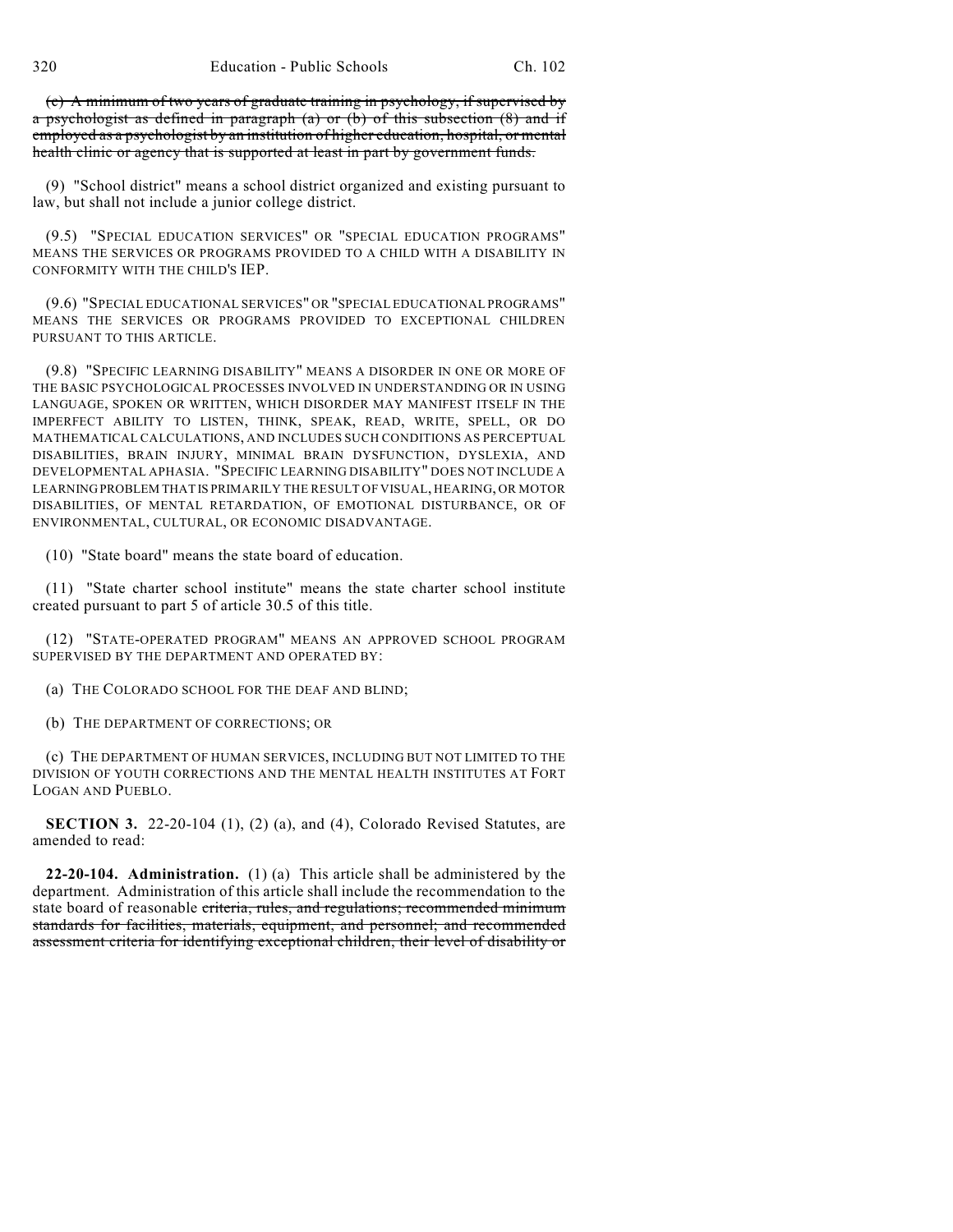exception, and the special services needed. RULES NECESSARY TO IMPLEMENT THIS ARTICLE, INCLUDING BUT NOT LIMITED TO:

(I) MINIMUM STANDARDS FOR ADMINISTRATIVE UNITS, STATE-OPERATED PROGRAMS, ELIGIBLE FACILITIES, AND PERSONNEL;

(II) CRITERIA FOR DETERMINING DISABILITY AND ELIGIBILITY FOR SPECIAL EDUCATIONAL SERVICES;

(III) PROCEDURES REGARDING THE IDENTIFICATION OF EXCEPTIONAL CHILDREN;

(IV) REQUIREMENTS FOR PARENTAL CONSENT, INCLUDING BUT NOT LIMITED TO PARENTAL CONSENT FOR THE EVALUATION OF CHILDREN WITH DISABILITIES AND THE INITIAL PROVISION OF SPECIAL EDUCATION SERVICES;

(V) REQUIRED IEP CONTENT AND PROCEDURES FOR IEP DEVELOPMENT, REVIEW, AND REVISION;

(VI) APPLICATION OF SCHOOL DISCIPLINE PROCEDURES TO CHILDREN WITH DISABILITIES;

(VII) REQUIRED PROCEDURAL SAFEGUARDS;

(VIII) PROCEDURES FOR SPECIAL EDUCATION DISPUTE RESOLUTION;

(IX) EXTENDED SCHOOL YEAR SERVICES; AND

(X) REQUIREMENTS PURSUANT TO THE FEDERAL "INDIVIDUALS WITH DISABILITIES EDUCATION IMPROVEMENT ACT OF 2004" REGARDING CHILDREN WITH DISABILITIES WHO ARE ENROLLED IN PRIVATE SCHOOLS.

(b) The state board shall adopt appropriate recommendations AS RULES TO IMPLEMENT THIS ARTICLE following public hearings in several locations throughout the state with respect to the suggested criteria, rules, regulations, and standards. Recommendations adopted COMMENT AND HEARING. THE RULES PROMULGATED by the state board shall be in accord with the legislative declaration set forth in section 22-20-102.

(c) A school district or the state charter school institute AN ADMINISTRATIVE UNIT, A STATE-OPERATED PROGRAM, OR AN ELIGIBLE FACILITY that provides plans, programs, or services which THAT do not reasonably satisfy the criteria, rules, regulations, and standards recommended COMPLY WITH THE RULES ADOPTED by the state board will be provided by the department of education with a detailed analysis of any discrepancies noted along with specific recommendations for their correction. APPLICABLE FEDERAL AND STATE funding will be provided or continued for a reasonable period of time, as determined by the department, to allow the school district or the state charter school institute ADMINISTRATIVE UNIT, STATE-OPERATED PROGRAM, OR ELIGIBLE FACILITY AN opportunity to satisfy the recommended criteria, rules, regulations, and standards, or to COMPLY WITH SUCH RULES. AN ADMINISTRATIVE UNIT MAY establish a claim for variance based upon conditions indigenous to a school district or unique to the state charter school institute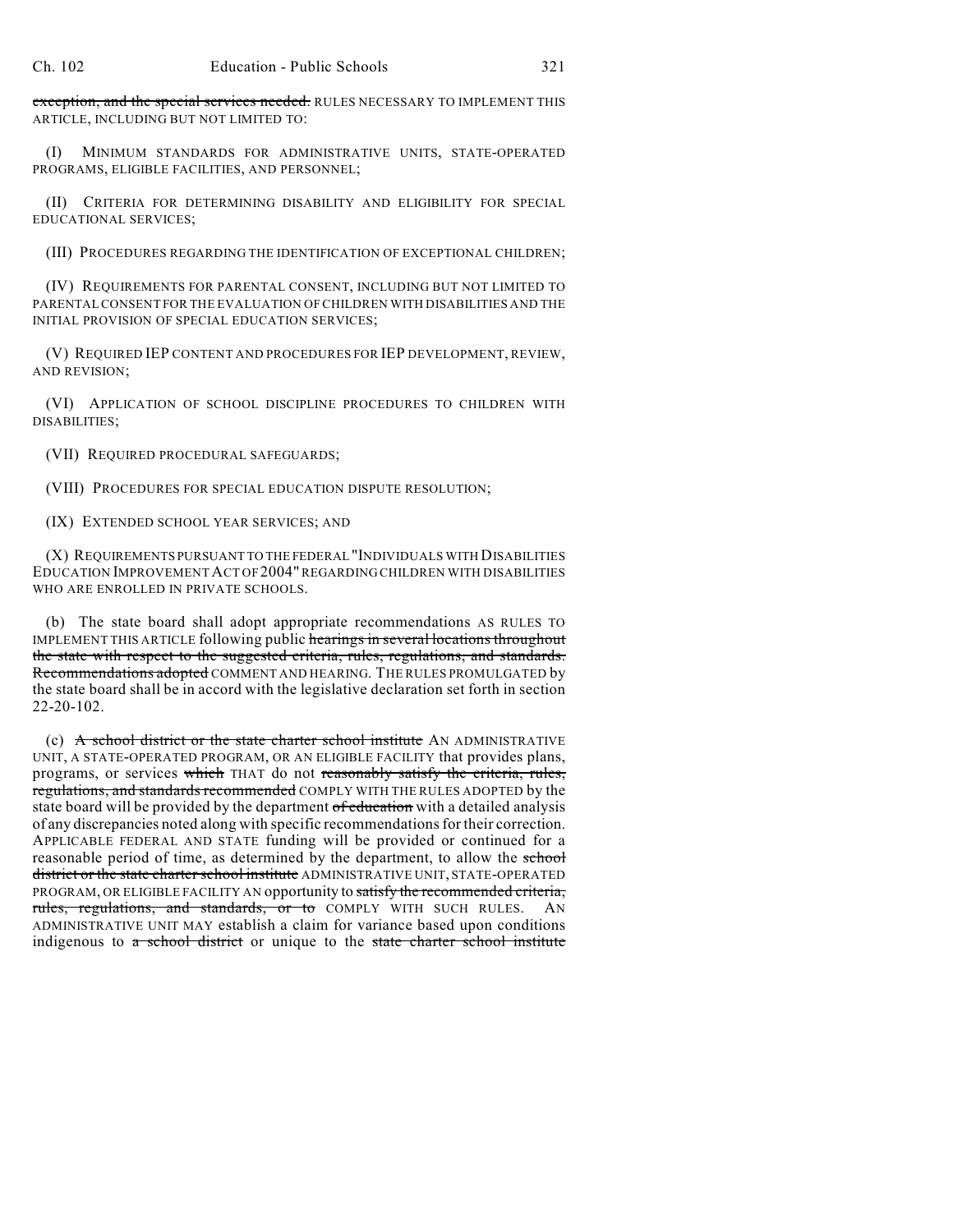### ADMINISTRATIVE UNIT.

(2) (a) In order to assist the state board in the performance of its responsibilities for the implementation of this article, THE STATE BOARD SHALL APPOINT a state special education advisory committee of an appropriate size. shall be appointed by the state board. The members of the advisory committee shall be representative of the state population and shall be composed of persons involved in or concerned with the education of children with disabilities, including parents of children with disabilities AGES BIRTH THROUGH TWENTY-SIX YEARS; individuals with disabilities; teachers; representatives of institutions of higher education that prepare special education and related services personnel; state and local education officials, INCLUDING OFFICIALS WHO CARRY OUT ACTIVITIES UNDER SECTION 22-33-103.5; administrators of programs for children with disabilities; representatives of other state agencies involved in the financing or delivery of related services to children with disabilities; representatives of private schools, and public DISTRICT CHARTER SCHOOLS, AND INSTITUTE charter schools; at least one representative of a vocational, community, or business organization concerned with the provision of transition services to children with disabilities; A REPRESENTATIVE FROM CHILD WELFARE SERVICES IN THE DEPARTMENT OF HUMAN SERVICES ESTABLISHED PURSUANT TO SECTION 26-5-102, C.R.S.; and representatives from the division of youth corrections in the department of human services and from the department of corrections. A majority of the members of the advisory committee shall be individuals with disabilities or parents of children with disabilities. Members shall be appointed for one-year or two-year terms. Any additions to the composition of the advisory committee shall be made pursuant to the rules PROCEDURES of the state board.

(4) To comply with this section, the department shall maintain a data and information system on children, personnel, costs, and revenues, and such data and information shall be used to ensure that state moneys provided to districts and the state charter school institute ADMINISTRATIVE UNITS under the provisions of section 22-20-106 (1) 22-20-106 are being spent only on special education services and programs.

**SECTION 4.** 22-20-104.5 (1), Colorado Revised Statutes, is amended to read:

**22-20-104.5. Plan for academic excellence - inclusion of gifted children cooperation.** (1) Administrative units may develop and implement a management plan for excellence in education which THAT shall include the education of gifted children CONSISTENT WITH EACH GIFTED CHILD'S ADVANCED LEARNING PLAN. Any plan developed and implemented pursuant to the provisions of this section shall satisfy any criteria for accreditation which have been established by the state board. No management plan shall be implemented by an administrative unit unless adequate funding is provided for such implementation.

**SECTION 5. Repeal.** 22-20-105, Colorado Revised Statutes, is repealed as follows:

**22-20-105. Depository and retrieval network for visually and hearing impaired children.** The department will maintain a production, inventory, and depository system for those textbooks, equipment, and instructional and resource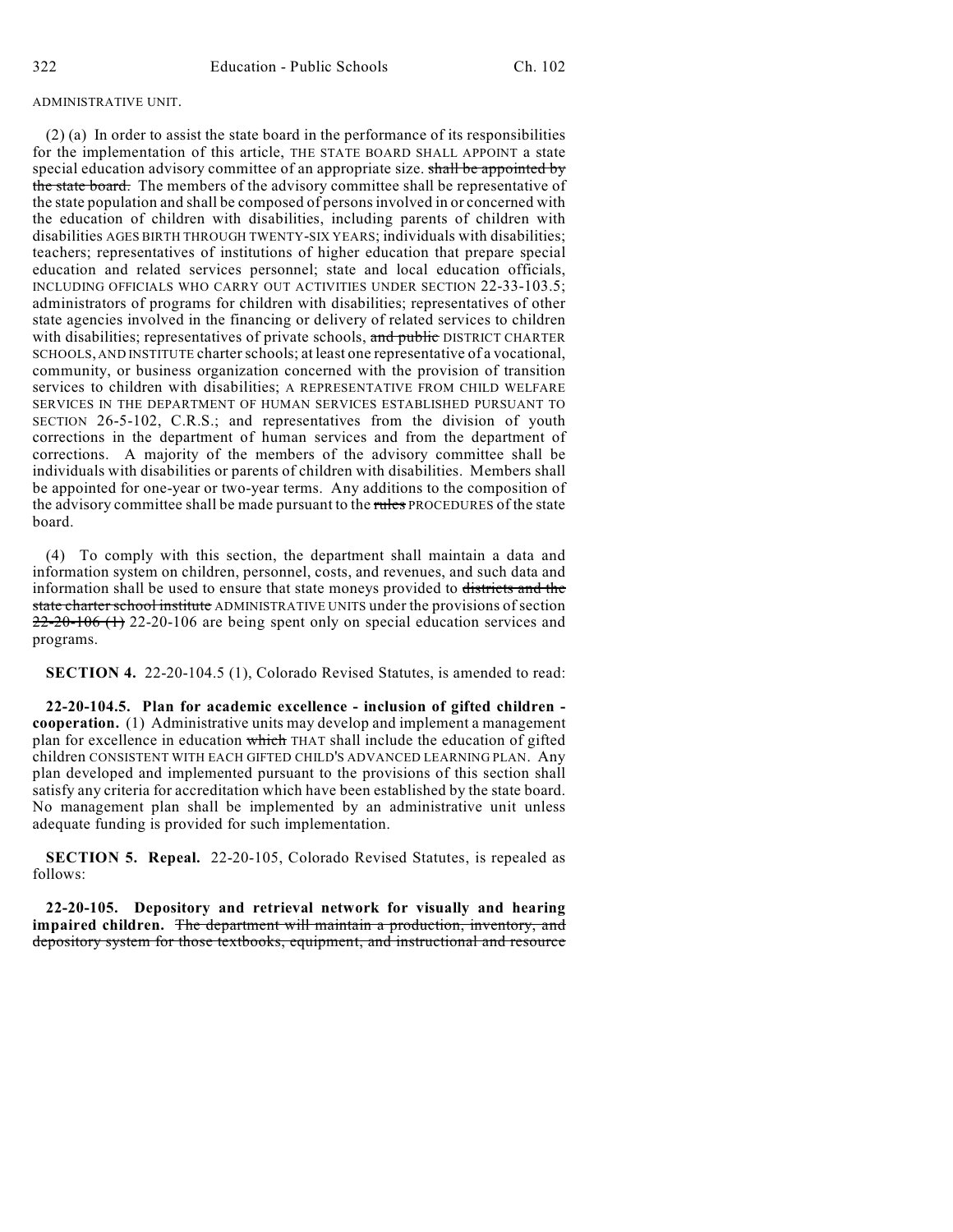materials used in the education of visually and hearing impaired children or in the in-service training of professional personnel. The services of said system shall be available to those administrative units which find it more economical to employ materials from a central depository than to maintain their own.

**SECTION 6.** 22-20-106, Colorado Revised Statutes, is amended to read:

**22-20-106. Special educational programs.** (1) (a) By September 1, 1973, every school district in the state shall be either an administrative unit in itself or in a board of cooperative services which shall be designated as an administrative unit.

(b) The state charter school institute shall be an administrative unit for the purpose of delivering special education services to all institute charter schools and shall meet the criteria established by the state board governing the duties and responsibilities of the director of special education. An administrative unit shall also be a school district or board of cooperative services that meets criteria established by the state board governing the duties and responsibilities of the director of special education and is either a board of cooperative services that conducts special educational programs for all school districts that are members of the board of cooperative services or is a school district that meets criteria of geographic size, location, and number of pupils established by the state board to achieve maximum efficiency in administering programs of special education.

(c) Although the state board shall define the qualifications and the general duties and responsibilities of directors of special education, such directors shall be regarded for all purposes as employees of their local administrative units and subject to the administrative direction of such units.

(2) (a) Each administrative unit, STATE-OPERATED PROGRAM, AND ELIGIBLE FACILITY shall submit a COMPREHENSIVE plan to the department pursuant to the rules promulgated by the state board indicating how the school district or the state charter school institute ADMINISTRATIVE UNIT, STATE-OPERATED PROGRAM, OR ELIGIBLE FACILITY will provide for THE education of all children with disabilities. between the ages of five and twenty-one and, on and after January 1, 1992, between the ages of three and twenty-one. Each unit COMPREHENSIVE plan shall include the type and number of children with disabilities in the unit based upon the department's criteria of incidence SERVED, the services to be provided, and the estimated resources necessary. An addendum to the administrative unit's plan to cover gifted children may be submitted by January 1, 1980.

(b) IF AN ADMINISTRATIVE UNIT RECEIVES FUNDING TO EDUCATE GIFTED CHILDREN, THE ADMINISTRATIVE UNIT SHALL SUBMIT AN ANNUAL PLAN FOR EDUCATING SAID CHILDREN TO THE DEPARTMENT PURSUANT TO RULES PROMULGATED BY THE STATE BOARD.

(3) (a) Administrative units EACH ADMINISTRATIVE UNIT, STATE-OPERATED PROGRAM, AND ELIGIBLE FACILITY shall make available special educational EDUCATION services AS SPECIFIED BY THE IEP for the education of any child with a disability between the ages of five and twenty-one and, on and after January 1, 1992, between the ages of three and twenty-one under jurisdiction of the administrative unit and may serve gifted students FOR WHOM IT IS RESPONSIBLE, AS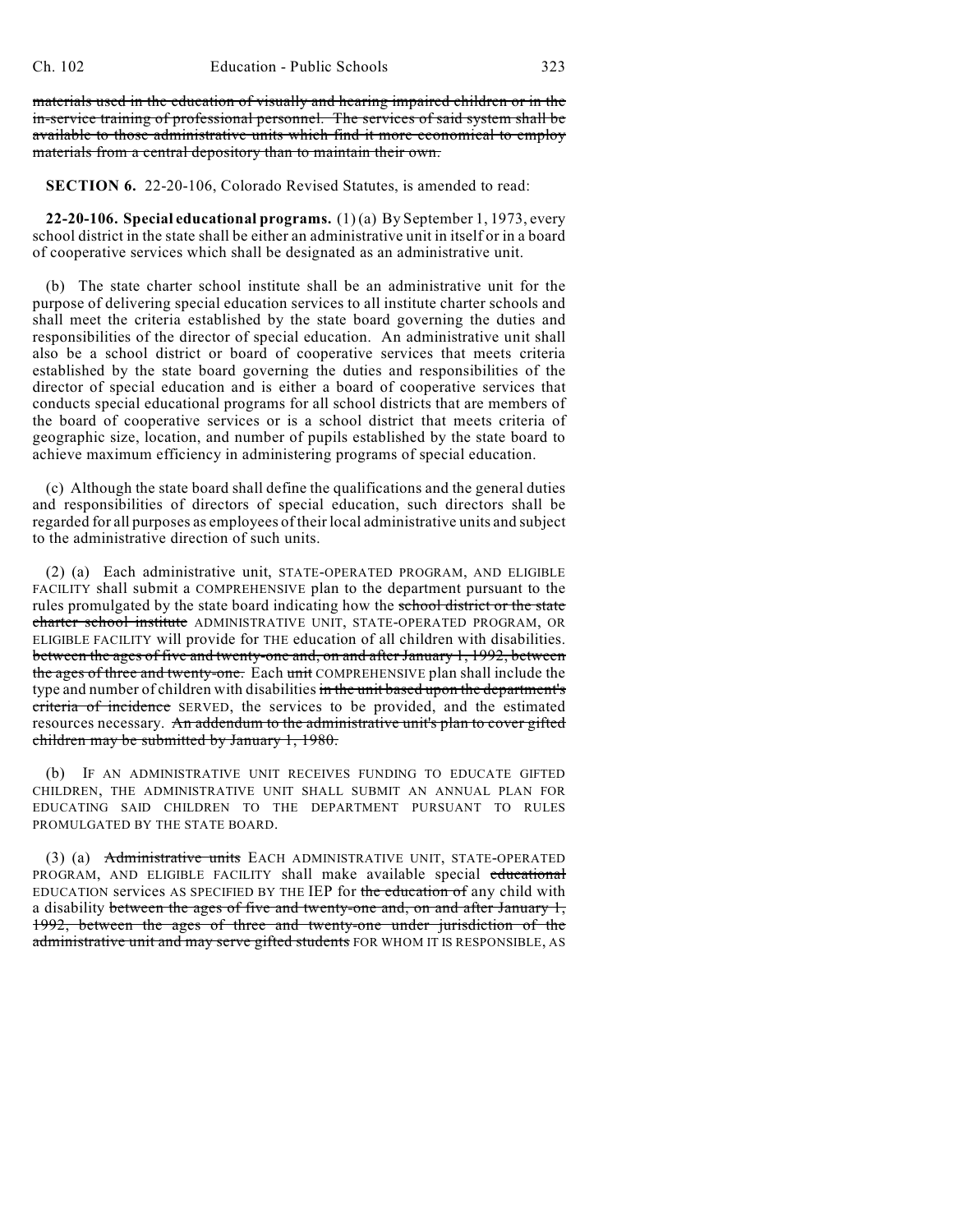DEFINED BY THE RULES ADOPTED BY THE STATE BOARD PURSUANT TO THIS ARTICLE. AN ADMINISTRATIVE UNIT MAY ALSO SERVE GIFTED STUDENTS.

(b) In providing these services, an administrative unit, STATE-OPERATED PROGRAM, OR ELIGIBLE FACILITY shall MAY pay for salaries and employee benefits of certified special education teachers and special education staff; equipment; in-service training of the staff of an administrative unit PROFESSIONAL DEVELOPMENT FOR TEACHERS AND STAFF who have pupil contact; mileage expenses incurred by staff; the costs of educational services for a child in an eligible facility; or any other expenses related to special education. THE DISTRICT OF RESIDENCE SHALL PAY THE TUITION COSTS FOR A CHILD WITH A DISABILITY IN AN ELIGIBLE FACILITY PURSUANT TO SECTIONS 22-20-108 (8) AND 22-20-109 (1). Special education services may be provided by community-centered boards in cooperation with administrative units. school districts, and the state charter school institute. Special education services may be provided by the state charter school institute through contracts with school districts or boards of cooperative services.

(4) To comply with this section, an administrative unit may contract with one or more administrative units to establish and maintain special educational programs for the education of exceptional children, sharing the costs thereof in accordance with the terms of the contract agreed upon; or an administrative unit having fewer than six children who need a particular kind of special educational program may purchase services from one or more administrative units where an appropriate special educational program exists.

(5) By September 1, 1973, and thereafter, each administrative unit shall employ a director of special education. EACH STATE-OPERATED PROGRAM OR ELIGIBLE FACILITY SHALL EMPLOY OR CONTRACT IN WRITING FOR A DIRECTOR OF SPECIAL EDUCATION. From and after July 1, 1975, no A director of special education shall be employed who does not meet qualification standards as set by PROMULGATED BY RULE OF the state board.

(6) Each administrative unit, STATE-OPERATED PROGRAM, AND ELIGIBLE FACILITY shall employ OR CONTRACT IN WRITING FOR a sufficient number of appropriately licensed special education teachers and staff to adequately carry out those functions that provide for case finding and assessment of children who may have disabilities, staffing of the special committee as provided in section 22-20-108, teacher and parent counseling and consultation, in-service education for school staff and volunteers, and necessary supporting services approved by the department FOR WHICH IT IS RESPONSIBLE, AS DEFINED BY THE RULES PROMULGATED BY THE STATE BOARD PURSUANT TO THIS ARTICLE, INCLUDING BUT NOT LIMITED TO CHILD IDENTIFICATION, IEP DEVELOPMENT, AND PROFESSIONAL DEVELOPMENT FOR SCHOOL STAFF.

(7) Any administrative unit OR STATE-OPERATED PROGRAM planning to utilize federal funds from any source for the education of children with disabilities as provided in this article shall obtain prior approval from the department for the use of such funds. The use of such funds in the administrative unit OR STATE-OPERATED PROGRAM shall be in accordance with rules and regulations as established by the department STATE BOARD, which are not in conflict with federal law or regulations.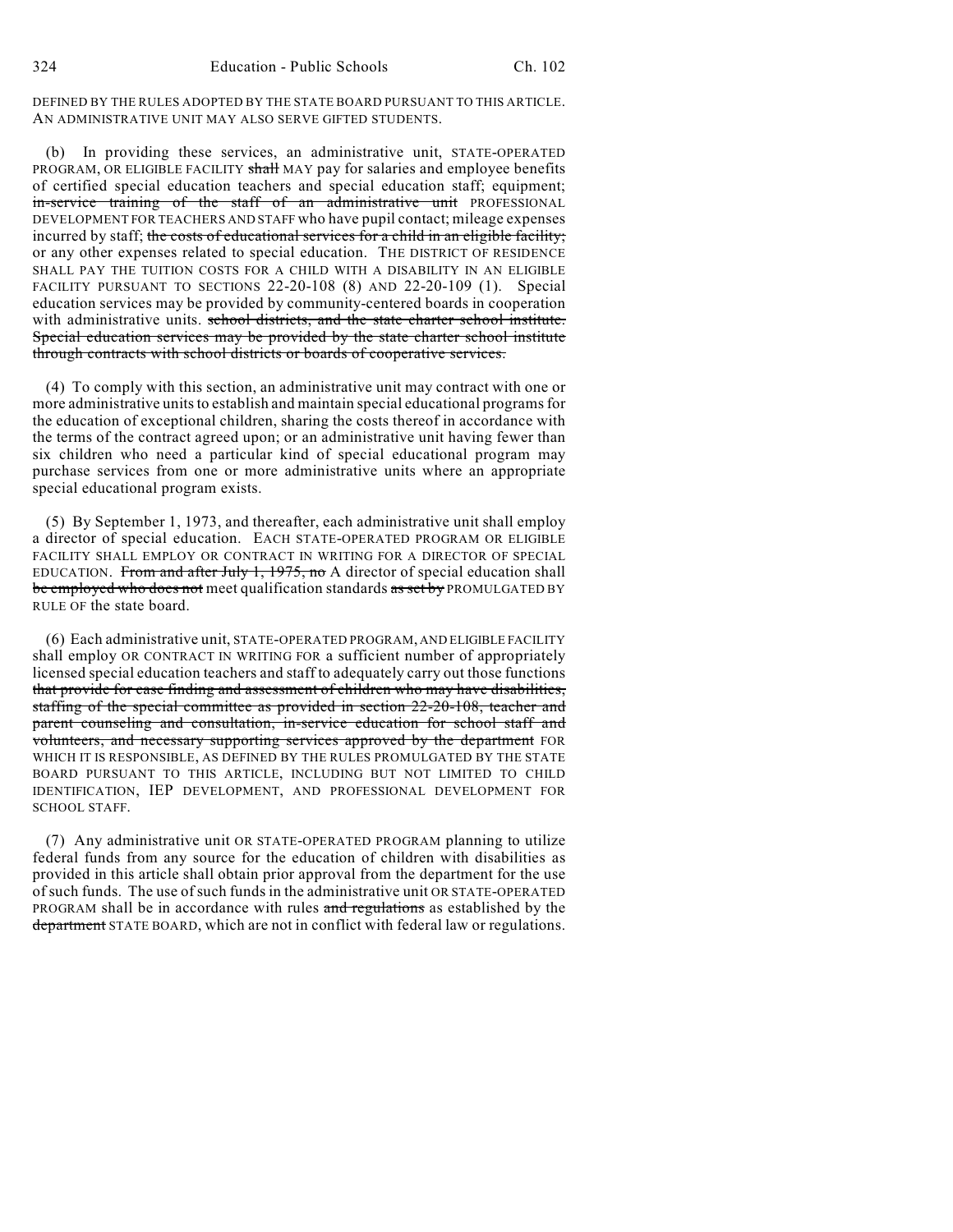(8) Nothing in this section shall be construed to change the purpose and function of the COLORADO school for the deaf and the blind in Colorado Springs or to change the requirements or standards for admission thereto.

(9) Behavior disordered pupils shall receive appropriate individualized services as part of their regular educational programs unless a disability exists as defined under this article. It is the intent of the general assembly that there be no additional out-of-home placement of behavior disordered pupils except after a unanimous determination by an evaluation team that out-of-home placement is the only practicable alternative.

(10) Repealed.

**SECTION 7.** 22-20-107.5, Colorado Revised Statutes, is amended to read:

**22-20-107.5. District of residence of a child with a disability - jurisdiction.** (1) Notwithstanding the provisions of section 22-1-102 (2), for the purposes of this article the district of residence of a child with a disability is the school district in which such child lives on a day-to-day basis; except that:

(a) If a child with a disability is homeless, as defined by section 22-1-102.5, the provisions of section 22-1-102 (2) (h) shall apply;

(b) and except that, when IF a child WITH A DISABILITY is living at one of the regional centers, including satellite homes of such centers, operated by the department of human services or any other facility operated by or under contract to the department of human services or at the Colorado mental health institute INSTITUTES at Pueblo or Fort Logan, a group care facility or home AN ELIGIBLE FACILITY, or the COLORADO school for the deaf and the blind, such child shall be deemed to reside where the parent or guardian of such child resides;

(c) except that, when IF a child lives in such facility ONE OF THE REGIONAL CENTERS OR THE MENTAL HEALTH INSTITUTES AT PUEBLO OR FORT LOGAN OR IN AN ELIGIBLE FACILITY AND the district of residence cannot be determined due to the inability to locate a parent or guardian OR DUE TO THE HOMELESSNESS OF A PARENT OR GUARDIAN, the child shall be considered a resident of the school district in which such REGIONAL CENTER, MENTAL HEALTH INSTITUTE, OR ELIGIBLE facility is located.

(2) If there is a dispute as to which school district constitutes the district of residence, the commissioner of education shall have the authority to determine questions of residency and thus jurisdiction after reviewing necessary details involved in the determination of residency.

**SECTION 8.** 22-20-108, Colorado Revised Statutes, is amended to read:

**22-20-108. Determination of disability - enrollment.** (1) (a) The determination that a child has a disability and the recommendation for placement of that child in an individual educational program shall be made by a committee of professionally qualified personnel designated by the board of education of the school district, by the state charter school institute board, or by the governing board of the board of cooperative services if the administrative unit encompasses more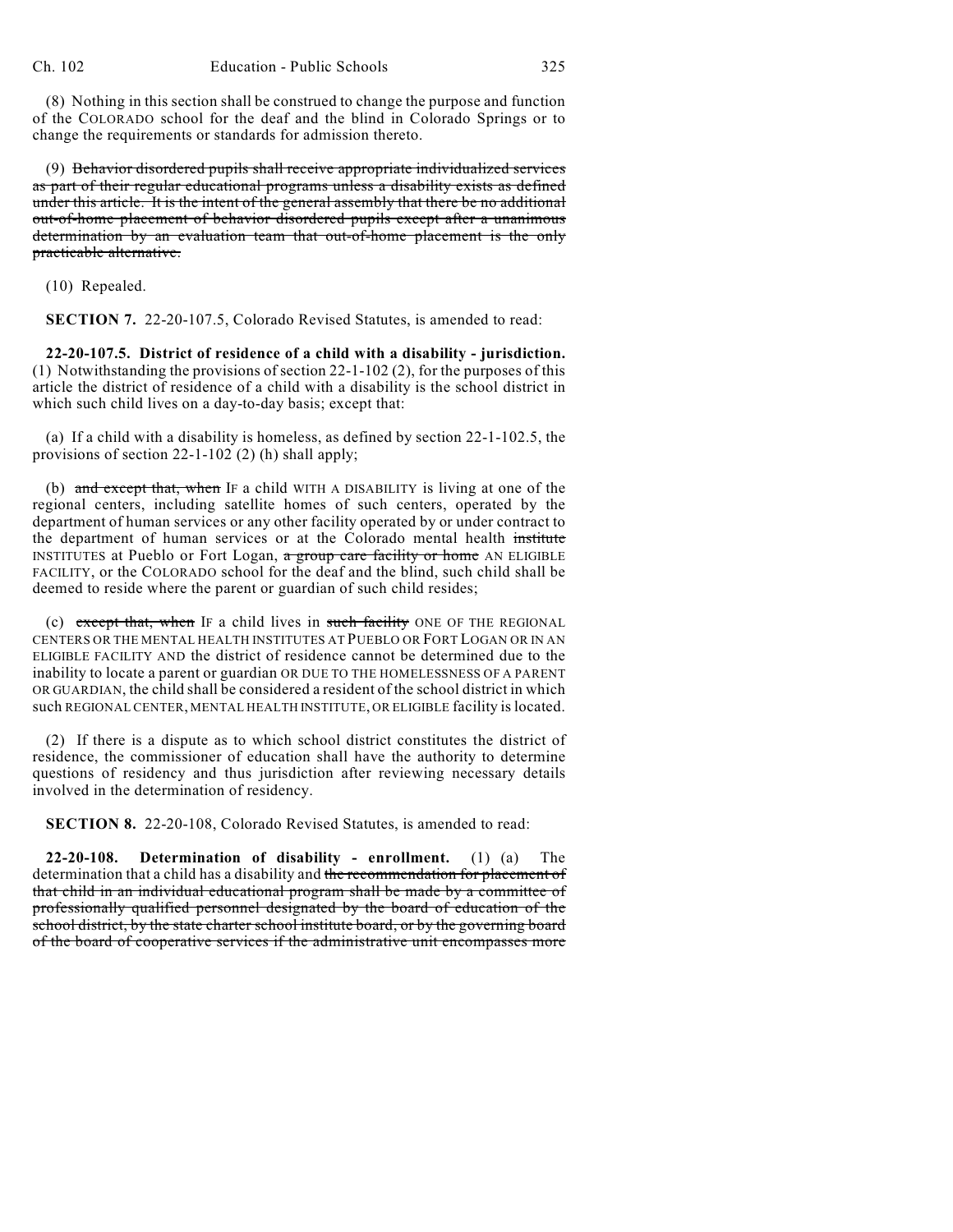than a single school district. The composition of the committee shall be prescribed by the state board and may be composed of but not limited to the following: The director of special education for the administrative unit, a psychologist, a social worker, a physician, a school administrator, and a teacher of children with disabilities. The committee shall utilize guidelines recommended by the department to determine the least restrictive environment in which to educate the child. In the event that placement in a community center for the retarded and for persons with serious disabilities is considered appropriate for the needs of a child with a disability, a joint placement committee composed of professional personnel, as described in this section, representing the administrative unit and the community center for the retarded and for persons with serious disabilities, may recommend placement in such center. The committee shall give parents of a child with an alleged disability an opportunity to consult with the committee or a representative thereof prior to determination that their child has a disability IS ELIGIBLE FOR SPECIAL EDUCATION SERVICES SHALL BE MADE BY A MULTIDISCIPLINARY TEAM THAT SHALL INCLUDE, AT A MINIMUM, THE PARENT OF THE CHILD AND PROFESSIONALLY QUALIFIED PERSONNEL DESIGNATED BY THE RESPONSIBLE ADMINISTRATIVE UNIT OR STATE-OPERATED PROGRAM. THE COMPOSITION OF THE MULTIDISCIPLINARY TEAM AND THE PROCEDURES TO BE USED FOR DETERMINING A CHILD'S ELIGIBILITY FOR SPECIAL EDUCATION SERVICES SHALL BE PRESCRIBED BY RULES PROMULGATED BY THE STATE BOARD PURSUANT TO THIS ARTICLE.

(b) THE DEVELOPMENT OF AN IEP FOR A CHILD WITH DISABILITIES AND DETERMINATION OF PLACEMENT SHALL BE MADE BY THE CHILD'S IEP TEAM, INCLUDING BUT NOT LIMITED TO THE CHILD'S PARENT AND QUALIFIED PROFESSIONAL PERSONNEL DESIGNATED BY THE RESPONSIBLE ADMINISTRATIVE UNIT OR STATE-OPERATED PROGRAM. THE COMPOSITION OF THE IEP TEAM AND THE PROCEDURES TO BE USED FOR DEVELOPING THE CHILD'S IEP SHALL BE PRESCRIBED BY RULES PROMULGATED BY THE STATE BOARD PURSUANT TO THIS ARTICLE.

(2) Before any child is given an individually administered battery of psychological tests for placement in an individual educational program, the child's parent or guardian must give consent in writing.

(3) (a) In the event of an appeal of the determination of the disability or of the placement of a child in an individual educational program pursuant to subsection  $(1)$ of this section, or an appeal of the program to be offered, the school district or the state charter school institute shall first appoint an administrative law judge to make findings of fact and a recommendation concerning the matter at issue. The findings of fact and recommendation shall be delivered to the school district board of education or the state charter school institute board IN THE EVENT OF AN APPEAL OF THE DETERMINATION OF DISABILITY, THE DETERMINATION OF ELIGIBILITY FOR SERVICES, THE IEP TO BE OFFERED, THE DETERMINATION OF PLACEMENT, OR THE PROVISION OF A FREE APPROPRIATE PUBLIC EDUCATION FOR A CHILD WITH DISABILITIES PURSUANT TO THIS ARTICLE, THE ADMINISTRATIVE UNIT OR STATE-OPERATED PROGRAM SHALL UTILIZE THE PROCEDURES AND TIMETABLE FOR IMPARTIAL DUE PROCESS HEARINGS ESTABLISHED BY RULES PROMULGATED BY THE STATE BOARD PURSUANT TO THIS ARTICLE.

(b) If either the school district board of education or the state charter school institute board and THE ADMINISTRATIVE UNIT, STATE-OPERATED PROGRAM OR the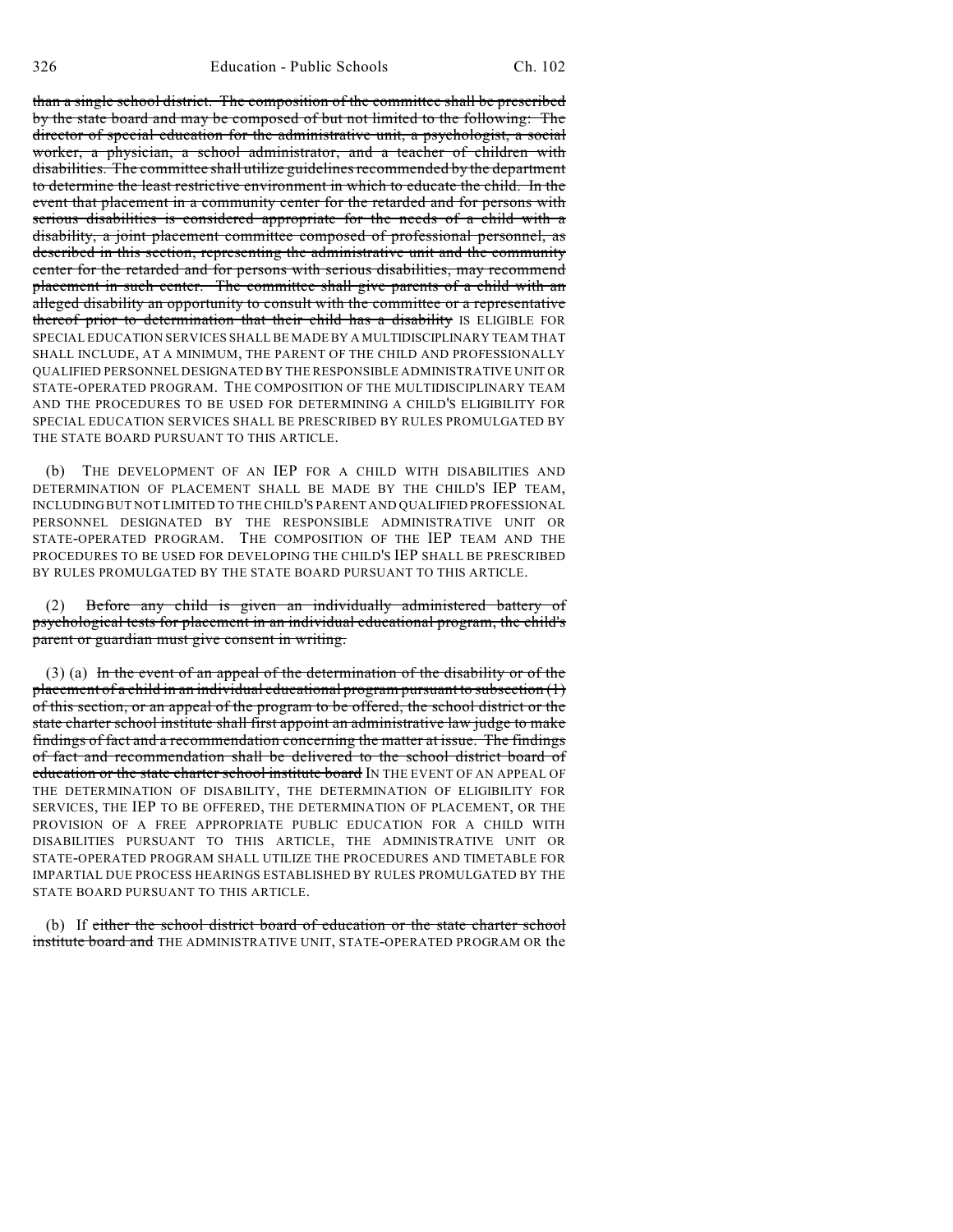parent or guardian disagree with the findings of the administrative law judge IMPARTIAL HEARING OFFICER WHO CONDUCTS THE DUE PROCESS HEARING, either party may appeal to the commissioner of education for review. This review shall be conducted in accordance with procedures and timetables established by RULES PROMULGATED BY the state board, of education, and a decision concerning the review shall be returned to the school district or the state charter school institute ADMINISTRATIVE UNIT OR STATE-OPERATED PROGRAM and the parent or guardian.

(4) Each child determined to have a disability by the committee MULTIDISCIPLINARY TEAM pursuant to PARAGRAPH (a) OF subsection (1) of this section shall be provided with an individual educational program which shall be developed in accordance with requirements established by the state board of education IEP DEVELOPED BY THE CHILD'S IEP TEAM PURSUANT TO PARAGRAPH (b) OF SUBSECTION  $(1)$  OF THIS SECTION and shall be reviewed annually. Such individual educational program THE IEP FOR EACH CHILD ENROLLED IN A SCHOOL DISTRICT OR THE STATE CHARTER SCHOOL INSTITUTE shall specify whether such student THE CHILD shall achieve the content standards adopted by the district in which such student THE CHILD is enrolled or by the state charter school institute or whether such student THE CHILD shall achieve individualized standards which would indicate the student CHILD has met the requirements of such student's individual educational program HIS OR HER IEP. FOR EACH CHILD ATTENDING SCHOOL IN AN ELIGIBLE FACILITY OR STATE-OPERATED PROGRAM, THE IEP SHALL SPECIFY WHETHER THE CHILD SHALL ACHIEVE STATE OR LOCAL CONTENT STANDARDS, OR WHETHER THE CHILD SHALL ACHIEVE INDIVIDUALIZED STANDARDS WHICH WOULD INDICATE THAT THE CHILD HAS MET THE REQUIREMENTS OF HIS OR HER IEP. When a child with a disability is to be placed outside of the district of residence, the receiving agency, institution, institute charter school, or school district ADMINISTRATIVE UNIT, STATE-OPERATED PROGRAM, OR ELIGIBLE FACILITY providing the services shall cooperate in the development of the individual educational program IEP. The individual educational program IEP shall be coordinated with all individual plans required by other federal or state programs in order to provide for maximum coordination of service to the child with a disability, which may include the provision of appropriate SPECIAL EDUCATION services for the child with a disability, by agreement or contract with public agencies, or nonprofit organizations, or residential child care ELIGIBLE facilities. For children placed without the prior written approval of the school district of residence, the individual educational program shall be the responsibility of the facility providing the individual educational program. ANY COURT OF RECORD, THE DEPARTMENT OF HUMAN SERVICES, OR ANY OTHER PUBLIC AGENCY AUTHORIZED BY LAW TO PLACE A CHILD IN AN ELIGIBLE FACILITY SHALL NOTIFY IN WRITING THE CHILD'S ADMINISTRATIVE UNIT OF RESIDENCE, THE ADMINISTRATIVE UNIT IN WHICH THE CHILD WILL RECEIVE SPECIAL EDUCATION SERVICES, AND THE DEPARTMENT OF SUCH PLACEMENT WITHIN FIFTEEN DAYS AFTER THE PLACEMENT. AN ADMINISTRATIVE UNIT OF RESIDENCE THAT DISAPPROVES OF THE PLACEMENT SHALL DO SO IN WRITING PURSUANT TO SUBSECTION (8) OF THIS SECTION.

 $(4.5)$  (a) In developing the individual educational program IEP pursuant to subsection (4) of this section for a  $b$ lind child WHO IS BLIND OR VISUALLY IMPAIRED, in addition to any other requirements established by the state board, of education, the committee THE IEP TEAM shall assess and determine which literacy mode or modes would be most appropriate for the child's instruction. A blind child's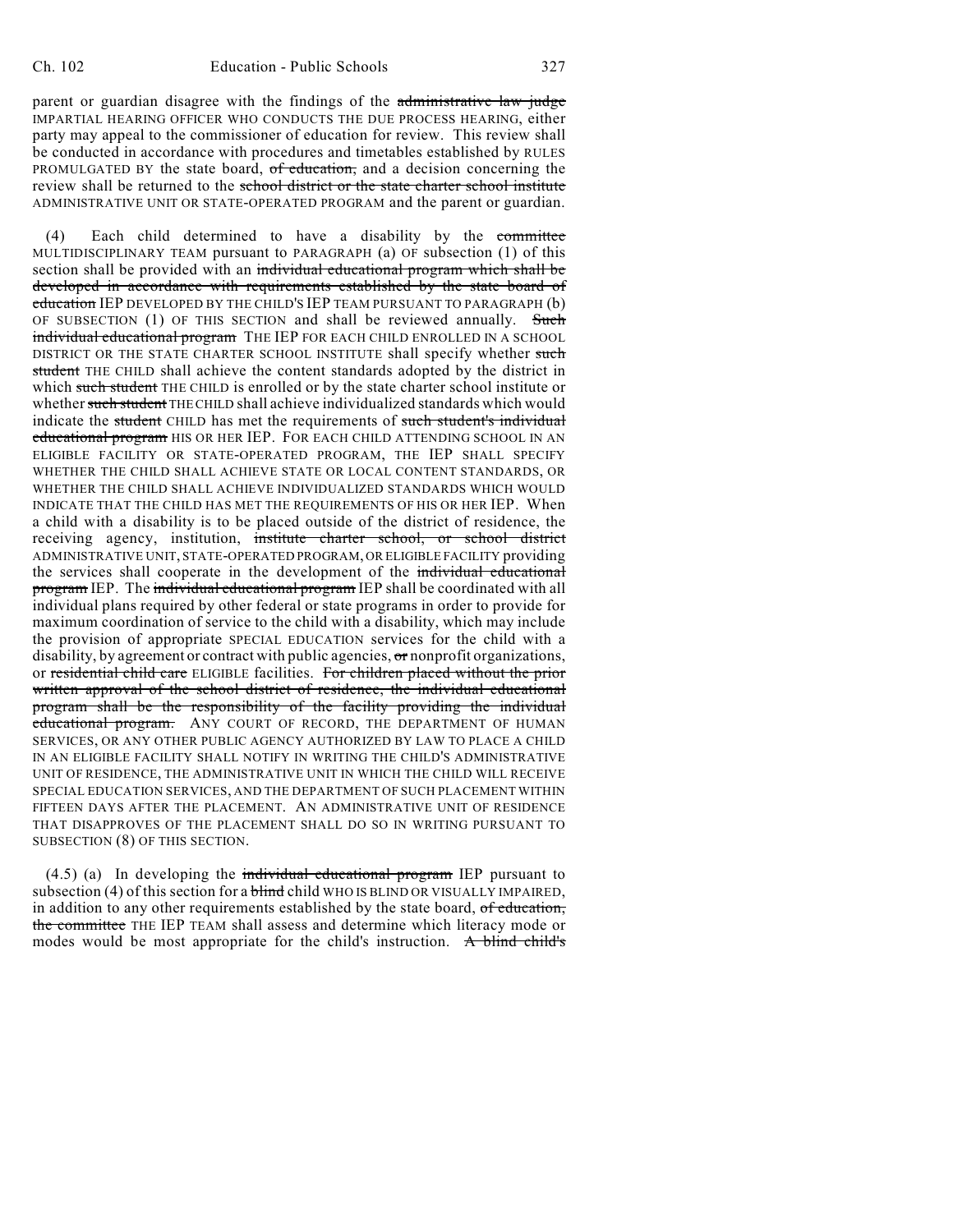program THE IEP FOR A CHILD WHO IS BLIND OR VISUALLY IMPAIRED shall specify the following:

(I) How the selected literacy mode or modes will be implemented as the child's primary or secondary mode for achieving literacy and why such mode or modes have been selected;

(II) How the child's instruction in the selected literacy mode or modes will be integrated into educational activities;

(III) The date on which the child's instruction in the selected mode or modes shall commence, the amount of instructional time to be dedicated to each literacy mode, and the service provider responsible for each area of instruction; and

(IV) The level of competency in the selected literacy mode or modes which the child should achieve by the end of the period covered by the individual educational program IEP.

(b) No blind A child WHO IS BLIND OR VISUALLY IMPAIRED shall NOT be denied the opportunity for instruction in braille solely because the child has some remaining vision. Any child for whom instruction in braille is determined to be beneficial shall receive such instruction as part of such child's individual educational program IEP.

(c) If the committee IEP TEAM determines that a child's individual educational program IEP shall include instruction in braille, such instruction shall be sufficient to enable the child to read and write effectively and efficiently at a level commensurate with the child's sighted peers of comparable physical and cognitive abilities and grade level.

(d) If the committee IEP TEAM determines that a child's individual educational program IEP shall include instruction in braille, the child shall receive such instruction from a teacher who can demonstrate competence in reading and writing braille according to standards to be established by the state board. of education.

(e) Nothing in this subsection  $(4.5)$  shall require a school district or the state charter school institute AN ADMINISTRATIVE UNIT, A STATE-OPERATED PROGRAM, OR AN ELIGIBLE FACILITY to expend additional resources or hire additional personnel to implement the provisions of this section.

(f)  $\Theta$ n or before June 1, 1995, The department of education shall develop guidelines for caseload management for instructors of blind children WHO ARE BLIND OR VISUALLY IMPAIRED in the school districts and institute charter schools of the state SCHOOLS OF THE ADMINISTRATIVE UNITS. Such guidelines will evaluate how much instructional time should be allotted for **blind** children WHO ARE BLIND OR VISUALLY IMPAIRED, will reflect the varying levels of severity of such children's needs, and will be renewed and updated on a periodic basis to incorporate current research and practice.

 $(4.7)$  (a) In developing an individual educational program IEP pursuant to subsection (4) of this section for a child who is deaf or hard of hearing, in addition to any other requirements established by the state board, the committee IEP TEAM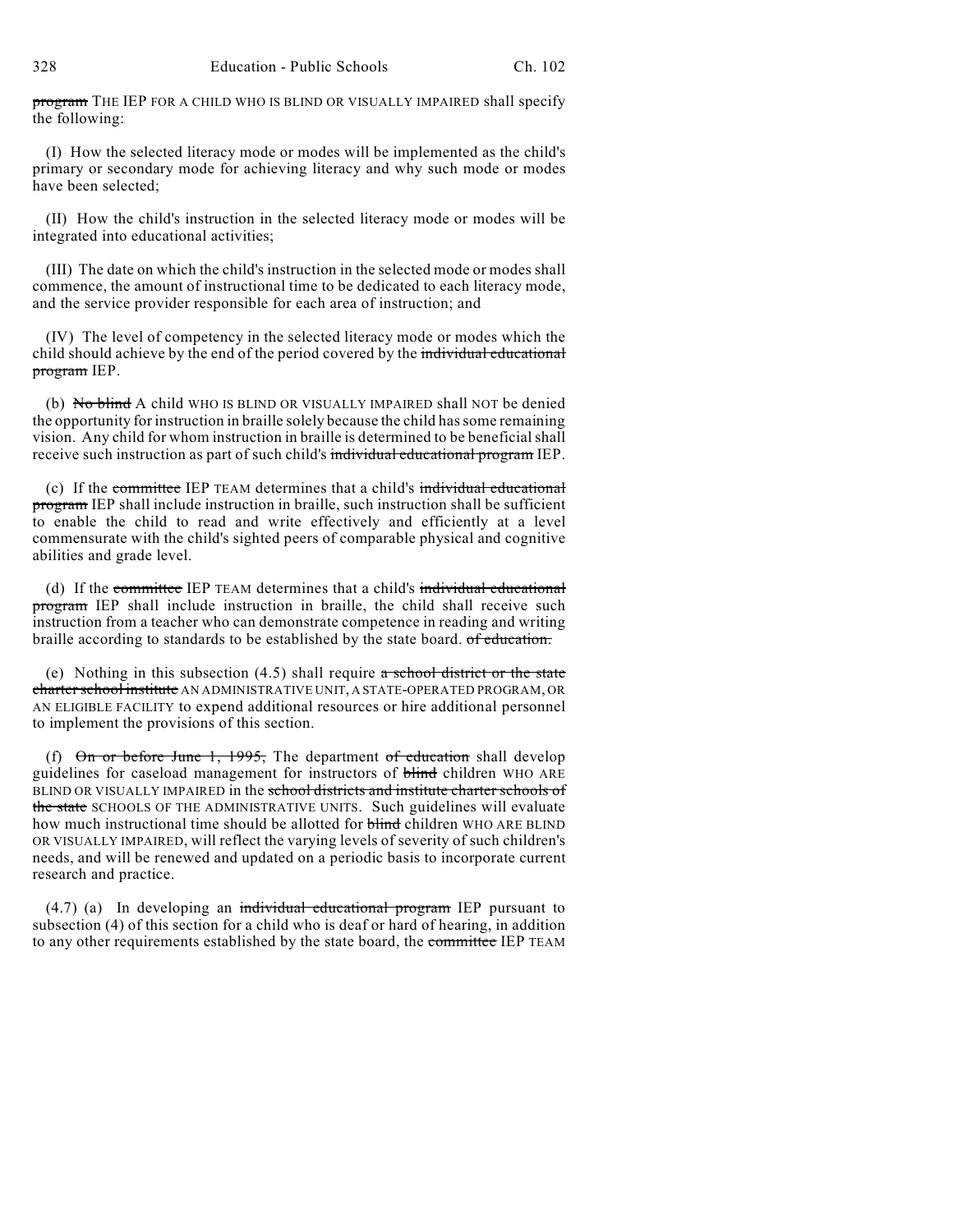shall consider the related services and program options that provide the child with an appropriate and equal opportunity for communication access. The committee IEP TEAM shall consider the child's specific communication needs and, to the extent possible under paragraph (g) of this subsection (4.7), address those needs as appropriate in the child's individual educational program IEP. In considering the child's needs, the committee IEP TEAM shall expressly consider the following:

(I) The child's individual communication mode or language;

(II) The availability to the child of a sufficient number of age, cognitive, and language peers of similar abilities;

(III) The availability to the child of deaf or hard-of-hearing adult models of the child's communication mode or language;

(IV) The provision of appropriate, direct, and ongoing language access to teachers of the deaf and hard of hearing and interpreters and other specialists who are proficient in the child's primary communication mode or language; and

(V) The provision of communication-accessible academic instruction, school services, and extracurricular activities.

(b) To enable a parent to make informed decisions concerning which educational options are best suited to the parent's child, all of the educational options provided by the school district or the state charter school institute ADMINISTRATIVE UNIT and available to the child at the time the child's individual educational program IEP is prepared shall be explained to the parent.

(c) No A CHILD WHO IS deaf or hard-of-hearing  $\epsilon$ hild shall NOT be denied the opportunity for instruction in a particular communication mode or language solely because:

(I) The child has some remaining hearing;

(II) The child's parents are not fluent in the communication mode or language being taught; or

(III) The child has previous experience with some other communication mode or language.

(d) Nothing in this subsection (4.7) shall preclude instruction in more than one communication mode or language for any particular child. Any child for whom instruction in a particular communication mode or language is determined to be beneficial shall receive such instruction as part of the child's individual educational program IEP.

(e) Notwithstanding the provisions of subparagraph (II) of paragraph (a) of this subsection (4.7), nothing in this subsection (4.7) may be construed to require that a specific number of peers be provided for a child who is deaf or hard of hearing.

(f) Nothing in this subsection (4.7) shall abrogate parental choice among public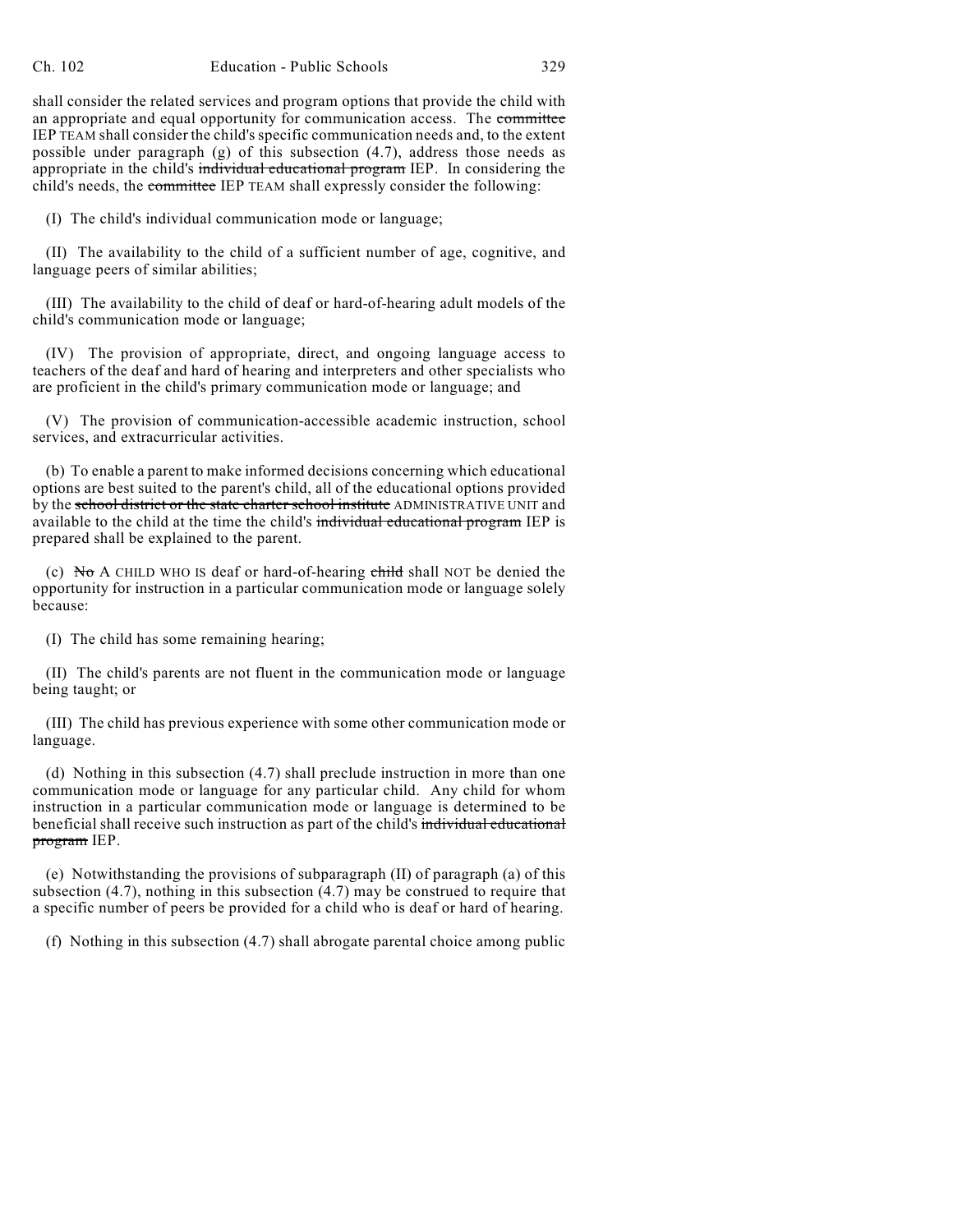educational programs as provided in section 22-20-109 or articles 30.5 or 36 of this title or as otherwise provided by law.

(g) Nothing in this subsection  $(4.7)$  shall require a school district or the state charter school institute AN ADMINISTRATIVE UNIT to expend additional resources or hire additional personnel to implement the provisions of this subsection (4.7).

(5) In formulating recommendations for placement of a child with a disability, the committee IEP TEAM shall:

(a) Determine, utilizing guidelines recommended by the department, whether the nature or severity of the child's disability is such that education in regular GENERAL EDUCATION classes with the use of supplementary aids and services cannot be achieved satisfactorily, or, when provided with supplementary aids and services, the nature or severity of the child's disability is so disruptive that the education of other children in such classes would be significantly impaired;

(b) Work cooperatively with the department of human services, when applicable; AND

(c) Be guided by the legislative declaration contained in section 22-20-102. and

 $(d)$  (5.5) THE ADMINISTRATIVE UNIT OR STATE-OPERATED PROGRAM SHALL consider the cost to the school district or the state charter school institute ADMINISTRATIVE UNIT OR STATE-OPERATED PROGRAM when choosing between two or more appropriate placements.

(6) Requirements for the placement in special education programs of exceptional children who are identified as gifted are not applicable as stated in this section.

(7) (a) When it is recommended by a school district or the state charter school institute that a child be placed in a residential setting operated by a state agency outside of the child's current district of residence, it is the duty of the current district of residence to notify the agency to which it is recommended that the child be sent, and the school district in which the agency is located, of the child's potential placement in such agency in the school district. The receiving agency and the receiving school district shall provide staff input into the final decision regarding placement. In the event that a disagreement exists between the recommending school district or the state charter school institute and the agency and school district receiving the child regarding the placement, the commissioner of education and the director of the state agency under which the facility or program in which the child is being placed is operated shall make the final determination of the placement. If AN OUT-OF-DISTRICT PLACEMENT BY AN ADMINISTRATIVE UNIT APPEARS TO BE NECESSARY, IT IS THE RESPONSIBILITY OF THE CHILD'S IEP TEAM OF THE ADMINISTRATIVE UNIT OF RESIDENCE TO DETERMINE WHETHER THE CHILD REQUIRES A MORE RESTRICTIVE SETTING BASED ON THE UNIQUE NEEDS OF THE CHILD. IT IS THE RESPONSIBILITY OF THE SPECIAL EDUCATION DIRECTOR OF THE ADMINISTRATIVE UNIT OF RESIDENCE TO PLACE THE CHILD IN THE LEAST RESTRICTIVE PLACEMENT CONSISTENT WITH THE PLACEMENT DECISION OF THE IEP TEAM.

(b) The agency responsible for out-of-home placement of a child with a disability,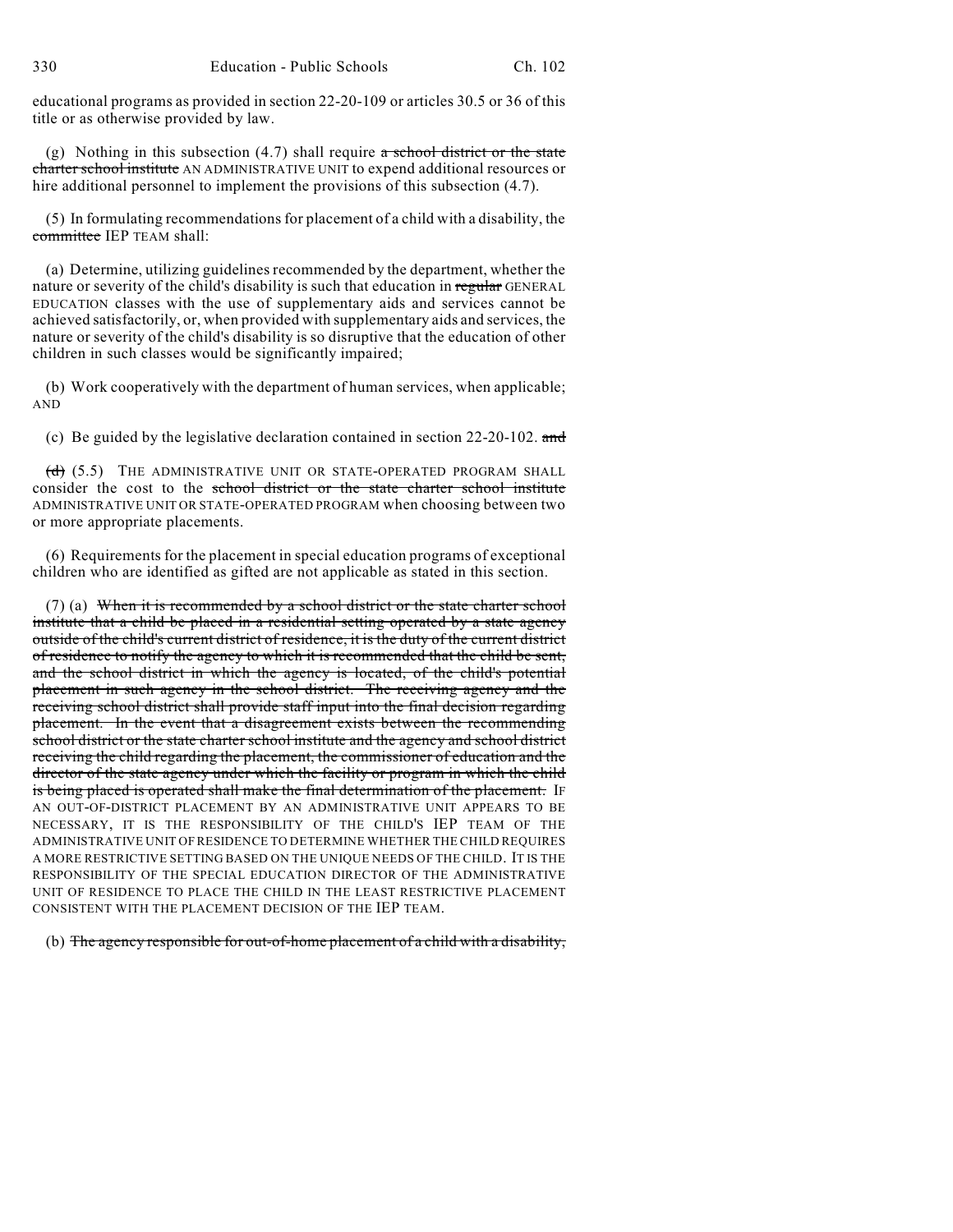prior to the placement of such child, shall work cooperatively with the administrative unit of attendance in which the agency wishes to place the child to ensure that the appropriate educational and residential services are available. IF IT BECOMES NECESSARY FOR A COURT OR PUBLIC AGENCY TO PLACE A CHILD IN A PUBLIC PLACEMENT:

(I) PRIOR TO SUCH PUBLIC PLACEMENT, THE COURT OR PUBLIC AGENCY SHALL WORK COOPERATIVELY WITH THE AFFECTED ADMINISTRATIVE UNIT OR UNITS, AS DEFINED BY RULES PROMULGATED BY THE STATE BOARD PURSUANT TO THIS ARTICLE, TO ENSURE THAT APPROPRIATE SPECIAL EDUCATION SERVICES ARE AVAILABLE FOR THE CHILD;

(II) NOTWITHSTANDING THE PROVISIONS OF SUBPARAGRAPH (I) OF THIS PARAGRAPH (b), THE COURT OR PUBLIC AGENCY MAY MAKE THE PUBLIC PLACEMENT WITHOUT FIRST COOPERATING WITH THE AFFECTED ADMINISTRATIVE UNIT OR UNITS IF AN EMERGENCY PUBLIC PLACEMENT IS REQUIRED FOR THE SAFETY OF THE CHILD.

 $(HV)$  (c) In no event shall THE PUBLIC AGENCY PLACE a child be placed in an administrative unit OR ELIGIBLE FACILITY which THAT is unable to ensure the provision of educational and residential SPECIAL EDUCATION services which THAT are appropriate for said THE child. The costs of educating such children shall be the responsibility of the school district of residence, and such school district shall pay to the administrative unit of attendance the tuition cost approved by the state board pursuant to TUITION COSTS IN ACCORDANCE WITH section 22-20-109.

(8) When a child is placed without the written approval of the school district of residence, any excess costs shall be the financial responsibility of the court, parent, guardian, or agency making such placement. If the school district of residence NOTWITHSTANDING THE PROVISIONS OF PARAGRAPH (c) OF SUBSECTION (7) OF THIS SECTION, IF A COURT OR PUBLIC AGENCY MAKES A PUBLIC PLACEMENT BUT FAILS TO COMPLY WITH THE NOTIFICATION REQUIREMENTS OF SUBSECTION (4) OF THIS SECTION, SUCH COURT OR PUBLIC AGENCY SHALL BE RESPONSIBLE FOR THE TUITION COSTS FOR THE CHILD UNTIL SUCH TIME AS THE REQUIRED NOTIFICATION IS MADE. IF A CHILD'S ADMINISTRATIVE UNIT OF RESIDENCE does not provide written notice of disapproval OF A PLACEMENT IN AN ELIGIBLE FACILITY BY A COURT OR A PUBLIC AGENCY within fifteen days of AFTER THE notification MADE PURSUANT TO SUBSECTION (4) OF THIS SECTION, the placement shall be deemed to be approved. AN ADMINISTRATIVE UNIT OF RESIDENCE MAY DISAPPROVE A PLACEMENT IN AN ELIGIBLE FACILITY BY A COURT OR PUBLIC AGENCY ONLY ON THE BASIS OF THE UNAVAILABILITY OF APPROPRIATE SPECIAL EDUCATION SERVICES IN THE ADMINISTRATIVE UNIT IN WHICH THE CHILD WILL BE PLACED. ADMINISTRATIVE UNIT OF RESIDENCE DISAPPROVES THE PLACEMENT IN THE ELIGIBLE FACILITY, IT SHALL ENSURE THAT THE CHILD RECEIVES A FREE APPROPRIATE PUBLIC EDUCATION UNTIL AN APPROPRIATE PLACEMENT CAN BE DETERMINED. If the school district ADMINISTRATIVE UNIT of residence disapproves such THE placement it IN THE ELIGIBLE FACILITY, THE DISAPPROVAL shall be subject to appeal as provided for in subsection (3) of this section.

(9) If a teacher of a child with a disability determines that the child's presence in a general education classroom is so disruptive that other children's learning in the class is significantly impaired, the teacher may utilize the district's or the state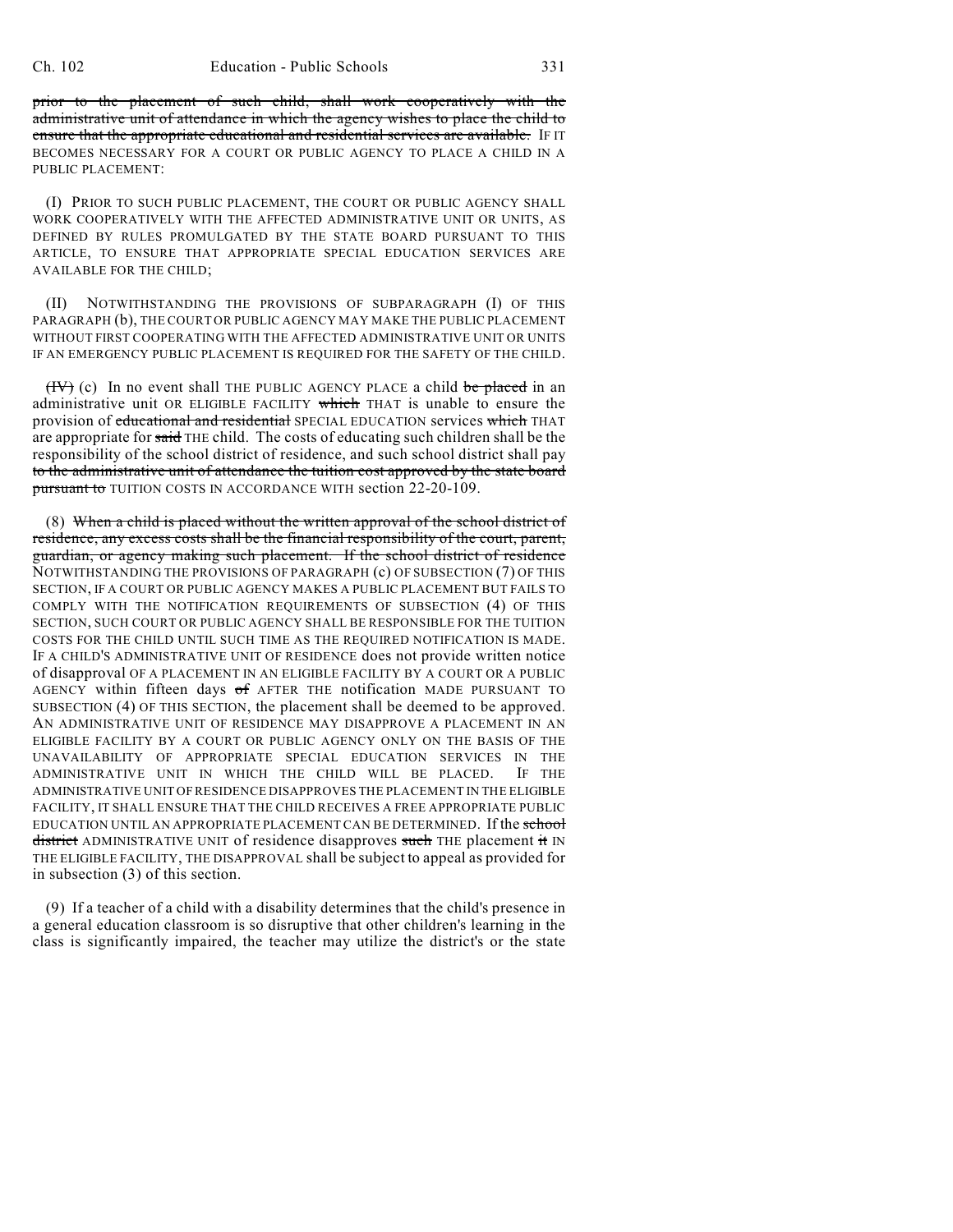charter school institute's regular in-school disciplinary procedure unless it would be inconsistent with the child's individual educational program or IEP OR WOULD CONSTITUTE A DISCIPLINARY CHANGE OF PLACEMENT AS DEFINED BY THE RULES PROMULGATED BY THE STATE BOARD. ALTERNATIVELY, THE TEACHER may request a review of the individual educational program or CHILD'S IEP, behavior plan, or both to consider changes in services or placement. In making any such determination for placement or A plan of discipline for the child, the teacher, the principal, and the staffing committee, if applicable, shall use the guidelines recommended by the department THE IEP TEAM SHALL APPLY THE RULES PROMULGATED BY THE STATE BOARD REGARDING IEP REVIEWS AND SCHOOL DISCIPLINE PROCEDURES AND PROTECTIONS FOR CHILDREN WITH DISABILITIES.

(10) A school, school district, the state charter school institute, or an administrative unit that receives funds under article 54 of this title shall not implement or enforce any rule or policy of the state department of education that requires or permits an administrative unit to appoint a person to act as an educational surrogate parent for the purpose of making educational decisions regarding a child's placement in special education services or for the purpose of consenting or refusing to consent to assessments prior to placement when the child's parent is unknown, unavailable, or fails to respond after reasonable efforts.

**SECTION 9.** 22-20-109 (1) and (2), the introductory portion to 22-20-109 (7), and 22-20-109 (7) (f) and (7) (g), Colorado Revised Statutes, are amended to read:

**22-20-109. Tuition.** (1) An administrative unit of residence may contract with another administrative unit, with a community-centered board, or with a facility, as defined by the department in its regulations, AN ELIGIBLE FACILITY approved by the state board pursuant to section 22-2-107 (1) (p) to provide a special education program for a child with a disability. In such an instance, the community-centered board or the ELIGIBLE facility where the child receives a special education program shall document to the department a list of costs of providing such special education program and the applicable revenues. Notwithstanding any provision of section 22-32-115 to the contrary, the tuition charge for educating a child with a disability in a community-centered board or  $\alpha$  AN ELIGIBLE facility shall be established by the department and approved by the state board. Such tuition charge shall be the maximum amount the school district ADMINISTRATIVE UNIT of residence shall be obligated to pay for the special educational EDUCATION program; except that the school district of residence may pay a higher tuition charge than the charge established and approved pursuant to this subsection (1) for students in need of specialized services, which services were included in the individual education plan IEP but which were not included in the tuition charge established pursuant to this subsection (1).

(2) The state board shall promulgate rules and regulations to define the contract approval process, to define the types and amounts of costs in excess of the state average per pupil operating revenues, as defined in section 22-54-103 (12), and to define other applicable revenues that a school district of residence of a child with a disability shall pay as tuition to educate that child elsewhere at a community-centered board or  $a$  AN ELIGIBLE facility approved by the state board pursuant to section 22-2-107 (1) (p). These rules and regulations shall include, but shall NEED not be limited to, the limitations on the number of staff members per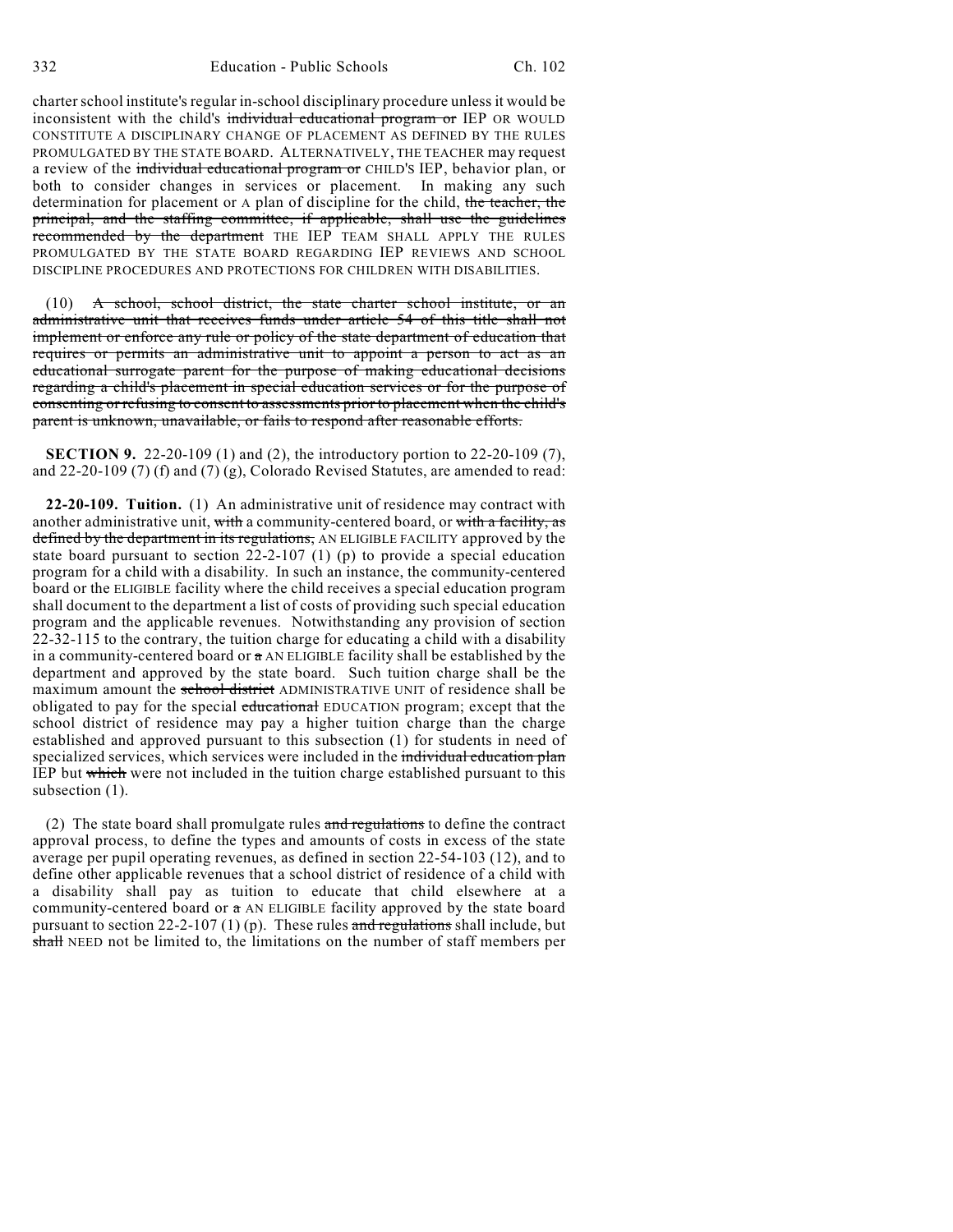number of students, the amount of equipment necessary for classroom instruction of the child, the number of days of school, and any other expenses involved in the provision of educational services as determined by the child's individual educational program IEP. However, these rules shall not require that, in calculating the amount of the tuition charge for educating a child with a disability in any community-centered board or ELIGIBLE facility, the costs incurred by a community-centered board or ELIGIBLE facility in providing such special education program be reduced by the amount of revenues, if any, received by such community-centered board or ELIGIBLE facility as donations or special education grants. The school district of residence shall be responsible for paying as tuition any excess costs above the state average per pupil operating revenues to provide these services.

(7) For the 2004-05 budget year and budget years thereafter, the state board shall adopt PROMULGATE rules pertaining to the education of children with disabilities in charter schools and rules pertaining to the education of children with disabilities through on-line programs. Both sets of rules shall include, but need not be limited to, rules to:

(f) Specify the minimum number of hours of educational instruction that a charter school or on-line program shall provide to children with disabilities;

 $(g)$  Specify the methods of delivery of educational services provided to children with disabilities by a charter school or an on-line program;

**SECTION 10.** 22-20-111, Colorado Revised Statutes, is amended to read:

**22-20-111. Equipment.** An administrative unit, A STATE-OPERATED PROGRAM, OR AN ELIGIBLE FACILITY may purchase equipment for the instruction or assessment SUPPORT of children with disabilities.

**SECTION 11.** 22-20-112, Colorado Revised Statutes, is amended to read:

**22-20-112. Length of school year.** (1) AN administrative units UNIT may conduct special educational programs as prescribed in this article for any length of time; except that the administrative unit must meet the minimum length of time as established by law for school districts. TO THE MAXIMUM EXTENT POSSIBLE, EACH ELIGIBLE FACILITY SHALL CONFORM THE LENGTH OF ITS REGULAR SCHOOL YEAR PROGRAM TO THE SCHEDULE OF THE REGULAR SCHOOL YEAR OF THE SCHOOL DISTRICT IN WHICH THE ELIGIBLE FACILITY IS LOCATED.

(2) EACH ADMINISTRATIVE UNIT, STATE-OPERATED PROGRAM, AND ELIGIBLE FACILITY SHALL PROVIDE EXTENDED SCHOOL YEAR SERVICES TO A CHILD WITH A DISABILITY ONLY IF THE CHILD'S IEP TEAM DETERMINES THAT EXTENDED SCHOOL YEAR SERVICES ARE NECESSARY TO PROVIDE THE CHILD WITH A FREE APPROPRIATE PUBLIC EDUCATION.

**SECTION 12.** 22-20-116, Colorado Revised Statutes, is amended to read:

**22-20-116. Minimum standards for educational interpreters for the deaf in the public schools- committee to recommend standards - rules.** (1) The general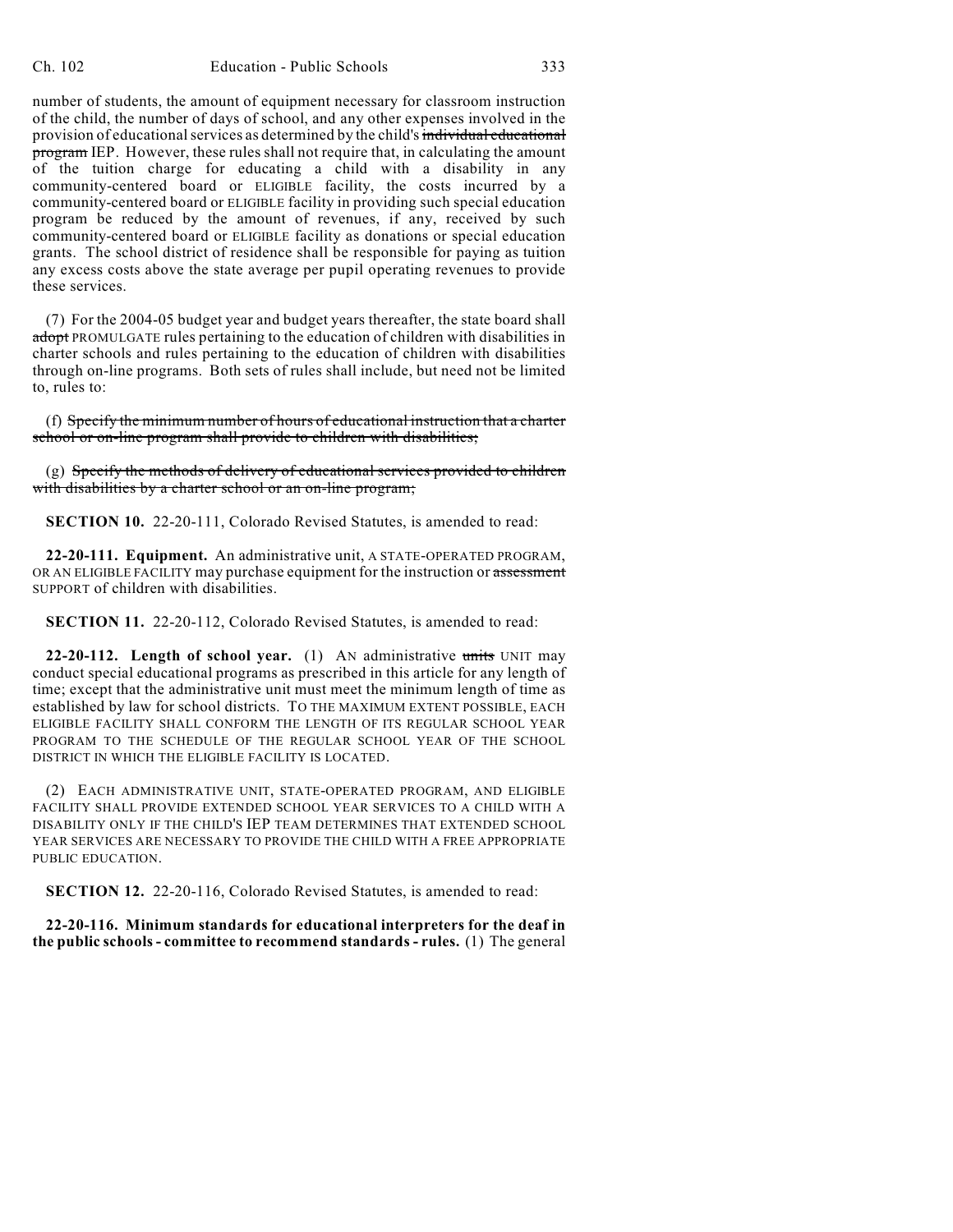assembly hereby finds that interpreting services in the public schools ADMINISTRATIVE UNITS, STATE-OPERATED PROGRAMS, AND ELIGIBLE FACILITIES for students who are deaf or hard of hearing need to be improved and that the absence of state standards for evaluating educational interpreters allows for inconsistencies in the delivery of educational information to students who are deaf or hard of hearing. The general assembly recognizes that educational interpreters in the public school setting SUCH EDUCATIONAL SETTINGS must not only interpret the spoken word but must also convey concepts and facilitate the student's understanding of the educational material. The general assembly also finds that standards should be based on performance and should be developed with input from the deaf community and from persons involved in instructing deaf students. Therefore, the general assembly enacts this section for the purpose of developing appropriate standards for persons employed in the public schools as educational interpreters IN ADMINISTRATIVE UNITS, STATE-OPERATED PROGRAMS, AND ELIGIBLE FACILITIES.

(2) For purposes of this section, "educational interpreter" means a person who uses sign language in the public school setting AN ADMINISTRATIVE UNIT, A STATE-OPERATED PROGRAM, OR AN ELIGIBLE FACILITY for purposes of facilitating communication between users and nonusers of sign language and who is fluent in the languages used by both deaf and nondeaf persons.

## (3) to (5) Repealed.

(6) After review and study of the recommendations of the interpreter standards committee, the state board, on or before July 1, 1998, shall promulgate rules setting minimum standards for educational interpreters for the deaf employed by or in the public schools in this state AN ADMINISTRATIVE UNIT, A STATE-OPERATED PROGRAM, OR AN ELIGIBLE FACILITY. The state board may revise and amend such minimum standards as it deems necessary. The state board shall promulgate rules that set forth the documentation that a person seeking employment as an educational interpreter for the deaf in a public school must submit to the employing school district or to the state charter school institute ADMINISTRATIVE UNIT, STATE-OPERATED PROGRAM, OR ELIGIBLE FACILITY.

(7) On or after July 1, 2000, in addition to any other requirements that  $\alpha$  school district or the state charter school institute establishes AN ADMINISTRATIVE UNIT, A STATE-OPERATED PROGRAM, OR AN ELIGIBLE FACILITY MAY ESTABLISH, any person employed as an educational interpreter for deaf students on a full-time or part-time basis by or in a school district or an institute charter school AN ADMINISTRATIVE UNIT, A STATE-OPERATED PROGRAM, OR AN ELIGIBLE FACILITY shall meet the minimum standards for educational interpreters for the deaf as established by rules of the state board.

**SECTION 13. Effective date.** This act shall take effect at 12:01 a.m. on the day following the expiration of the ninety-day period after final adjournment of the general assembly that is allowed for submitting a referendum petition pursuant to article V, section 1 (3) of the state constitution (August 9, 2006, if adjournment sine